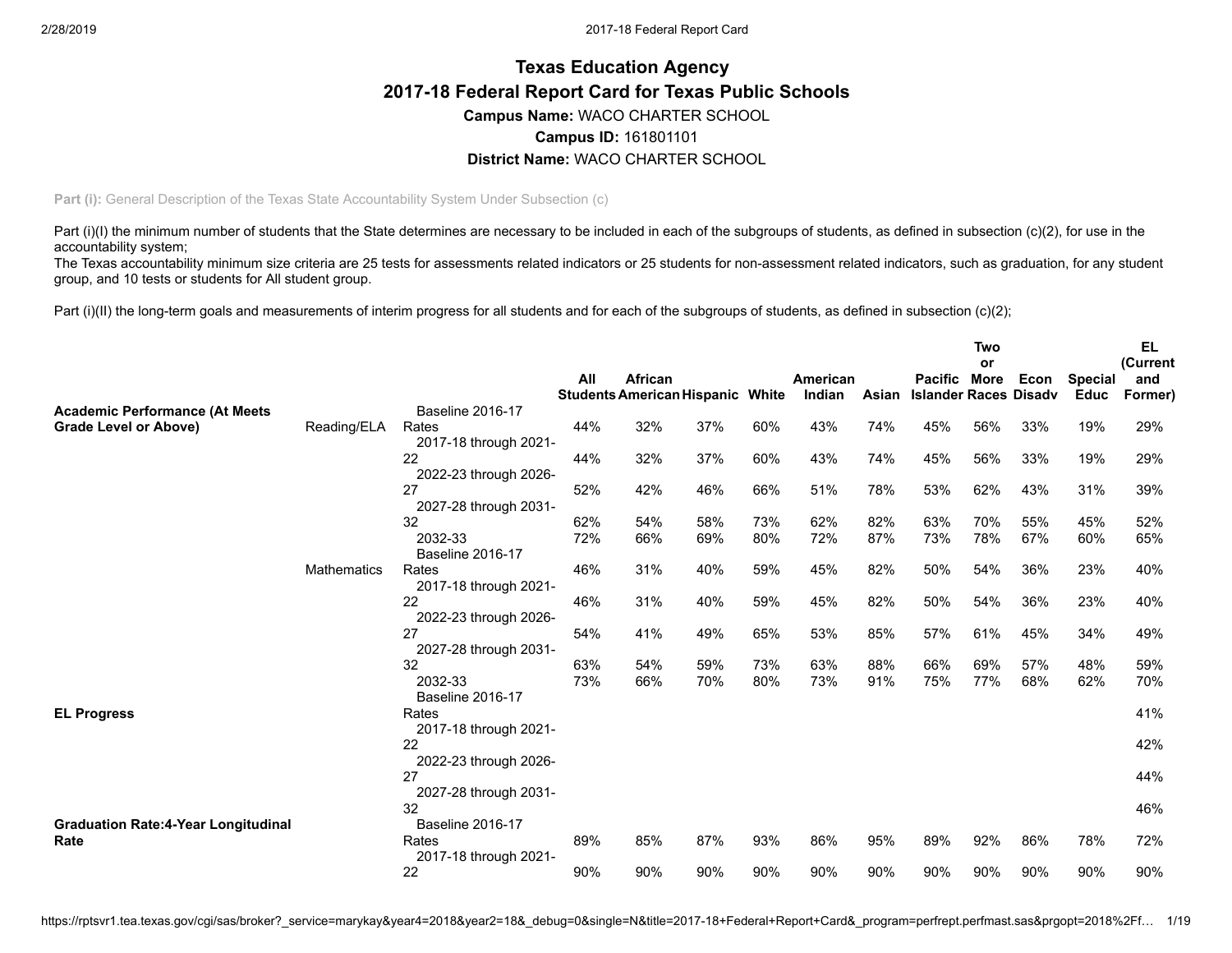|                                                      |     |                                                    |     |     |                    |     |                                        | Two<br>or |      |                | EL<br>(Current      |
|------------------------------------------------------|-----|----------------------------------------------------|-----|-----|--------------------|-----|----------------------------------------|-----------|------|----------------|---------------------|
|                                                      | All | African<br><b>Students American Hispanic White</b> |     |     | American<br>Indian |     | Pacific<br>Asian Islander Races Disadv | More      | Econ | <b>Special</b> | and<br>Educ Former) |
| 2022-23 through 2026-<br>27<br>2027-28 through 2031- | 92% | 92%                                                | 92% | 92% | 92%                | 92% | 92%                                    | 92%       | 92%  | 92%            | 92%                 |
| 32                                                   | 94% | 94%                                                | 94% | 94% | 94%                | 94% | 94%                                    | 94%       | 94%  | 94%            | 94%                 |

Part (i)(III) the indicators described in subsection (c)(4)(B) used to meaningfully differentiate all public schools in the State;

a. Academic Achievement Indicator: STAAR Performance Status (Percent at or above Meets Grade Level)

b. Other Academic Indicator for Non-High Schools: STAAR Growth Status

c. Graduation Rate: Federal Graduation Status

d. ELP Indicator: English Learner Language Proficiency Status

e. School Quality or Student Success (SQSS) Indicators: College, Career, and Military Readiness for High Schools and K-12; Student Achievement Domain Score: STAAR only for All Other Schools without Annual Graduates

Part (i)(IV) the State's system for meaningfully differentiating all public schools in the State, including: (aa) the specific weight of the indicators described in subsection (c)(4)(B) in such differentiation;

| <b>Campus Type</b>            | Indicator                                     | Weight |
|-------------------------------|-----------------------------------------------|--------|
| Elementary and Middle Schools | Academic Achievement                          | 30%    |
|                               | Other Academic Indicator                      | 50%    |
|                               | English Learner Language proficiency          | 10%    |
|                               | SQSS: Student Achievement Domain Score        | 10%    |
| High Schools and K-12         | Academic Achievement                          | 50%    |
|                               | 4-Year Graduation Rate                        | 10%    |
|                               | English Learner Language proficiency          | 10%    |
|                               | SQSS: College, Career, and Military Readiness | 30%    |

(bb) the methodology by which the State differentiates all such schools;

A weighted average of the accountability indicators will be computed from the number of items meeting targets divided by the number of items evaluated. The weighted average will be scaled to grades A (90-00), B (80-89), C (70-79), D (60-69), and F (0-59) and further used to differentiate all public schools.

(cc) the methodology by which the State differentiates a school as consistently underperforming for any subgroup of students described in section (c)(4)(C)(iii), including the time period used by the State to determine consistent underperformance;

Student group achievement is monitored annually through the Closing the Gaps domain of the State accountability. Any campus that has one or more achievement gap(s) between individual student groups and the interim goals for three consecutive years will be identified as a consistently underperforming school.

(dd) the methodology by which the State identifies a school for comprehensive support and improvement as required under subsection (c)(4)(D)(i);

The Closing the Gaps domain scaled score is used to identify schools for comprehensive support and improvement. TEA rank orders the scaled domain score for all campuses. The lowest five percent of campuses that receive Title I, Part A funds are identified for comprehensive support and improvement. Also, if a campus does not attain a 67 percent four-year graduation rate for the all students group, the campus is also automatically identified for comprehensive support and improvement. Additionally, any Title I campus identified for targeted support and improvement for three consecutive years is identified for comprehensive support and improvement the following school year.

TEA will annually identify campuses for comprehensive support and improvement beginning with the August 2018 accountability release, which is based on school year 2017-18 performance data.

Part (i)(V) the number and names of all public schools in the State identified by the State for comprehensive support and improvement under subsection (c)(4)(D)(i) or implementing targeted support and improvement plans under subsection (d)(2);

[Comprehensive](https://tea.texas.gov/WorkArea/DownloadAsset.aspx?id=51539624659) Support and Improvement Schools and [Additional](https://tea.texas.gov/WorkArea/DownloadAsset.aspx?id=51539624660) Targeted Support Schools list those campuses that have been identified for comprehensive support and additional targeted support based on performance in the Closing the Gaps domain (Excel file).

Part (i)(VI) the exit criteria established by the State as required under clause (i) of subsection (d)(3)(A), including the length of years established under clause (i)(II) of such subsection. Campuses that do not rank in the bottom five percent of the Closing the Gaps domain for two consecutive years and have increased a letter grade (for example, from F to D or from D to

https://rptsvr1.tea.texas.gov/cgi/sas/broker?\_service=marykay&year4=2018&year2=18&\_debug=0&single=N&title=2017-18+Federal+Report+Card&\_program=perfrept.perfmast.sas&prgopt=2018%2Ff... 2/19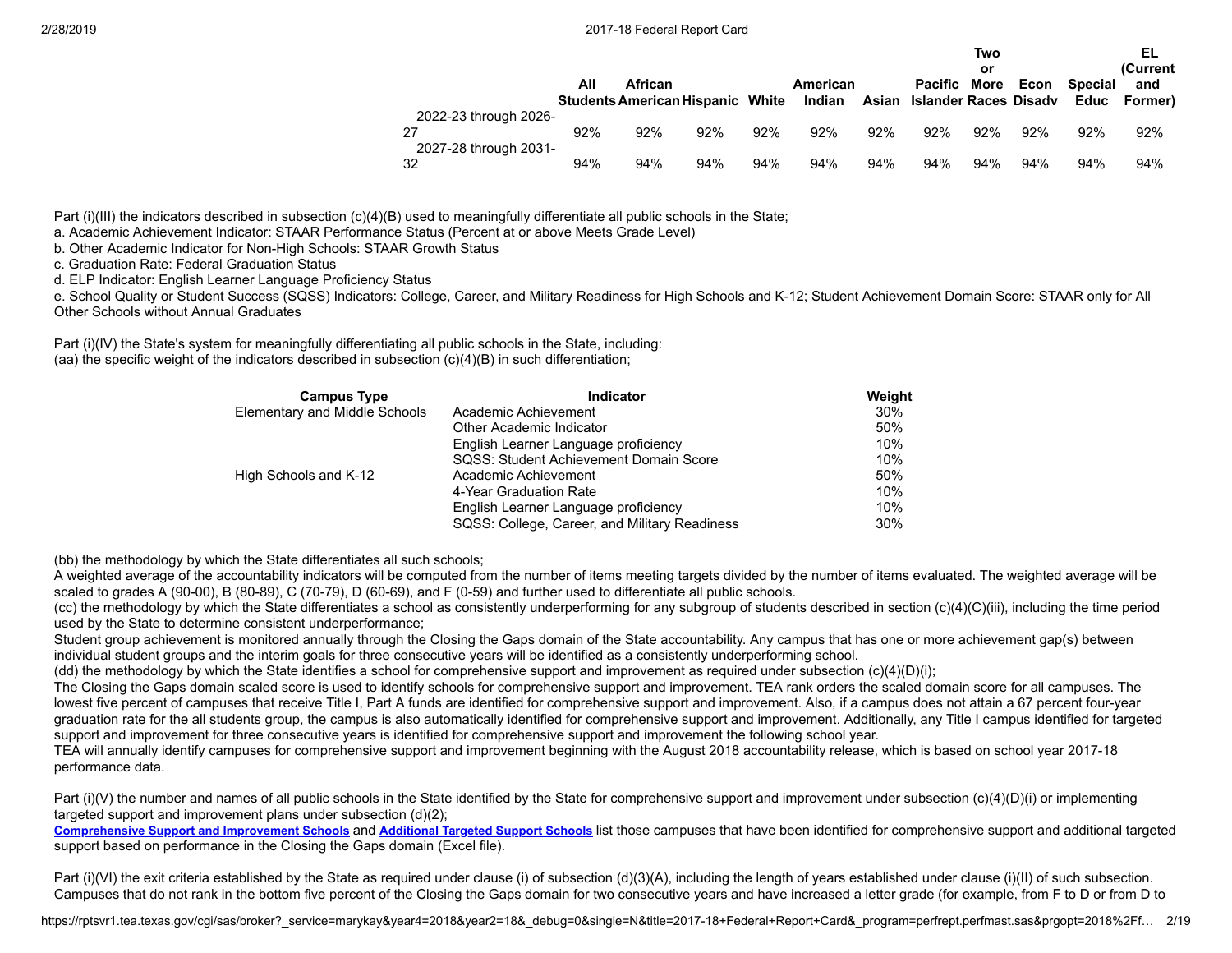C) on the Closing the Gaps domain will be considered as having successfully exited comprehensive support and improvement status.

To exit additional targeted support and improvement status, a student group must meet at least 50 percent of the indicators evaluated and meet the targets for the Academic Achievement component in both reading and mathematics.

# Part (ii): Student Achievement by Proficiency Level

This section provides information on student achievement on the STAAR (State of Texas Assessments of Academic Readiness) performance for mathematics, ELA/reading, and science by grade level and proficiency level for the 2017-18 school year. These results include all students tested, regardless of whether they were in the accountability subset.

|                                                                    |                        |     |         |         |         |                                                                                                                                  |         |          |                   | Two                      |         |                          |         |         |     |                |                          |  |        |  |
|--------------------------------------------------------------------|------------------------|-----|---------|---------|---------|----------------------------------------------------------------------------------------------------------------------------------|---------|----------|-------------------|--------------------------|---------|--------------------------|---------|---------|-----|----------------|--------------------------|--|--------|--|
|                                                                    |                        |     |         |         | African |                                                                                                                                  |         | American | Pacific More Econ | <b>or</b>                |         | <b>Non</b><br>Econ       |         |         |     |                |                          |  | Foster |  |
|                                                                    |                        |     |         |         |         | StateDistrictCampusAmericanHispanicWhite Indian AsianIslanderRacesDisadvDisadvCWDCWOD EL MaleFemaleMigrantHomeless Care Military |         |          |                   |                          |         |                          |         |         |     |                |                          |  |        |  |
|                                                                    |                        |     |         |         |         |                                                                                                                                  |         |          |                   |                          |         |                          |         |         |     |                |                          |  |        |  |
| <b>STAAR Percent at Approaches Grade Level or Above</b><br>Grade 3 |                        |     |         |         |         |                                                                                                                                  |         |          |                   |                          |         |                          |         |         |     |                |                          |  |        |  |
| Reading                                                            | All<br><b>Students</b> | 77% | 78%     | 78%     |         | 79%                                                                                                                              |         |          |                   |                          | 78%     |                          |         | 82%     |     | 90%            | 73%                      |  |        |  |
|                                                                    | <b>CWD</b>             | 51% | $\star$ | $\star$ |         | $\star$                                                                                                                          |         |          |                   |                          | $\star$ |                          |         |         |     |                |                          |  |        |  |
|                                                                    | <b>CWOD 79%</b>        |     | 82%     | 82%     |         | 86%                                                                                                                              |         |          |                   |                          | 82%     |                          |         | 82%     |     | 90%            | 78%                      |  |        |  |
|                                                                    | EL.                    | 70% | $\star$ | $\star$ |         | $\star$                                                                                                                          |         |          |                   |                          | $\star$ |                          |         | $\star$ |     |                | $\star$                  |  |        |  |
|                                                                    | Male                   | 74% | 90%     | 90%     |         | 88%                                                                                                                              |         |          |                   |                          | 90%     | $\sim$                   |         | 90%     |     | 90%            | $\overline{\phantom{a}}$ |  |        |  |
|                                                                    | Female 79%             |     | 73%     | 73%     |         | 75%                                                                                                                              | $\star$ |          |                   |                          | 73%     |                          | $\star$ | 78%     |     | $\blacksquare$ | 73%                      |  |        |  |
|                                                                    |                        |     |         |         |         |                                                                                                                                  |         |          |                   |                          |         |                          |         |         |     |                |                          |  |        |  |
| Mathematics                                                        | All<br>Students        | 77% | 63%     | 63%     | $\star$ | 70%                                                                                                                              |         |          |                   |                          | 63%     |                          |         | 71%     |     | 91%            | 50%                      |  |        |  |
|                                                                    | <b>CWD</b>             | 52% | $\star$ | $\star$ |         | $\star$                                                                                                                          | $\star$ |          |                   |                          |         |                          |         |         |     |                |                          |  |        |  |
|                                                                    | CWOD 80%               |     | 71%     | 71%     |         | 76%                                                                                                                              |         |          |                   |                          | 71%     |                          |         | 71%     |     | 91%            | 60%                      |  |        |  |
|                                                                    | EL.                    | 74% | $\star$ | $\star$ |         | $\star$                                                                                                                          |         |          |                   |                          | $\star$ |                          |         | $\star$ |     | $\star$        | $\star$                  |  |        |  |
|                                                                    | Male                   | 77% | 91%     | 91%     |         | 100%                                                                                                                             |         |          |                   |                          | 91%     |                          |         | 91%     |     | 91%            |                          |  |        |  |
|                                                                    | Female 78%             |     | 50%     | 50%     |         | 56%                                                                                                                              | $\star$ |          |                   |                          | 50%     |                          |         | 60%     |     | $\blacksquare$ | 50%                      |  |        |  |
|                                                                    |                        |     |         |         |         |                                                                                                                                  |         |          |                   |                          |         |                          |         |         |     |                |                          |  |        |  |
| Grade 4                                                            |                        |     |         |         |         |                                                                                                                                  |         |          |                   |                          |         |                          |         |         |     |                |                          |  |        |  |
| Reading                                                            | All<br>Students        | 72% | 68%     | 68%     | 71%     | 71%                                                                                                                              |         |          |                   |                          | 68%     |                          |         | 70%     |     | 69%            | 67%                      |  |        |  |
|                                                                    | <b>CWD</b>             | 46% | $\star$ | $\star$ | $\star$ | $\star$                                                                                                                          |         |          |                   |                          | $\star$ |                          |         |         |     | $\star$        |                          |  |        |  |
|                                                                    | <b>CWOD 75%</b>        |     | 70%     | 70%     | 83%     | 69%                                                                                                                              |         |          |                   | $\overline{\phantom{a}}$ | 70%     |                          |         | 70%     |     | 73%            | 67%                      |  |        |  |
|                                                                    | EL.                    | 60% | $\star$ | $\star$ |         | $\star$                                                                                                                          |         |          |                   |                          | $\star$ |                          |         | $\star$ |     |                | $\star$                  |  |        |  |
|                                                                    | Male                   | 70% | 69%     | 69%     | $\star$ | 75%                                                                                                                              |         |          |                   |                          | 69%     | $\sim$                   |         | 73%     |     | 69%            |                          |  |        |  |
|                                                                    | Female 75%             |     | 67%     | 67%     |         |                                                                                                                                  |         |          |                   |                          | 67%     |                          |         | 67%     |     |                | 67%                      |  |        |  |
| Mathematics                                                        | All                    | 77% | 75%     | 75%     |         | 79%                                                                                                                              |         |          |                   |                          | 75%     |                          |         |         |     | 77% 67% 81%    | 67%                      |  |        |  |
|                                                                    | Students               |     |         |         |         |                                                                                                                                  |         |          |                   |                          |         |                          |         |         |     |                |                          |  |        |  |
|                                                                    | <b>CWD</b>             | 49% | $\star$ | $\star$ | $\star$ | $\star$                                                                                                                          |         |          |                   |                          |         |                          |         |         |     |                |                          |  |        |  |
|                                                                    | CWOD 81%               |     | 77%     | 77%     |         | 78%                                                                                                                              |         |          |                   | $\blacksquare$           | 77%     | $\overline{\phantom{a}}$ |         | 77%     |     | 67% 86%        | 67%                      |  |        |  |
|                                                                    | EL                     | 72% | 67%     | 67%     |         | $\star$                                                                                                                          |         |          |                   | $\overline{a}$           | 67%     | $\sim$                   |         | 67%     | 67% |                | $\star$                  |  |        |  |
|                                                                    | Male                   | 77% | 81%     | 81%     | $\star$ | 90%                                                                                                                              | $\star$ |          |                   |                          | 81%     |                          | $\star$ | 86%     |     | 81%            | $\blacksquare$           |  |        |  |
|                                                                    | Female 78%             |     | 67%     | 67%     |         | 67%                                                                                                                              |         |          |                   |                          | 67%     |                          |         | 67%     |     |                | 67%                      |  |        |  |
| Grade 5                                                            |                        |     |         |         |         |                                                                                                                                  |         |          |                   |                          |         |                          |         |         |     |                |                          |  |        |  |
| Reading                                                            | All<br>Students        | 83% | 75%     | 75%     |         | 84%                                                                                                                              |         |          |                   |                          | 74%     |                          |         | 75%     |     | 71% 80%        |                          |  |        |  |
|                                                                    | <b>CWD</b>             | 54% |         |         |         |                                                                                                                                  |         |          |                   |                          |         |                          |         |         |     |                |                          |  |        |  |

https://rptsvr1.tea.texas.gov/cgi/sas/broker?\_service=marykay&year4=2018&year2=18&\_debug=0&single=N&title=2017-18+Federal+Report+Card&\_program=perfrept.perfmast.sas&prgopt=2018%2Ff… 3/19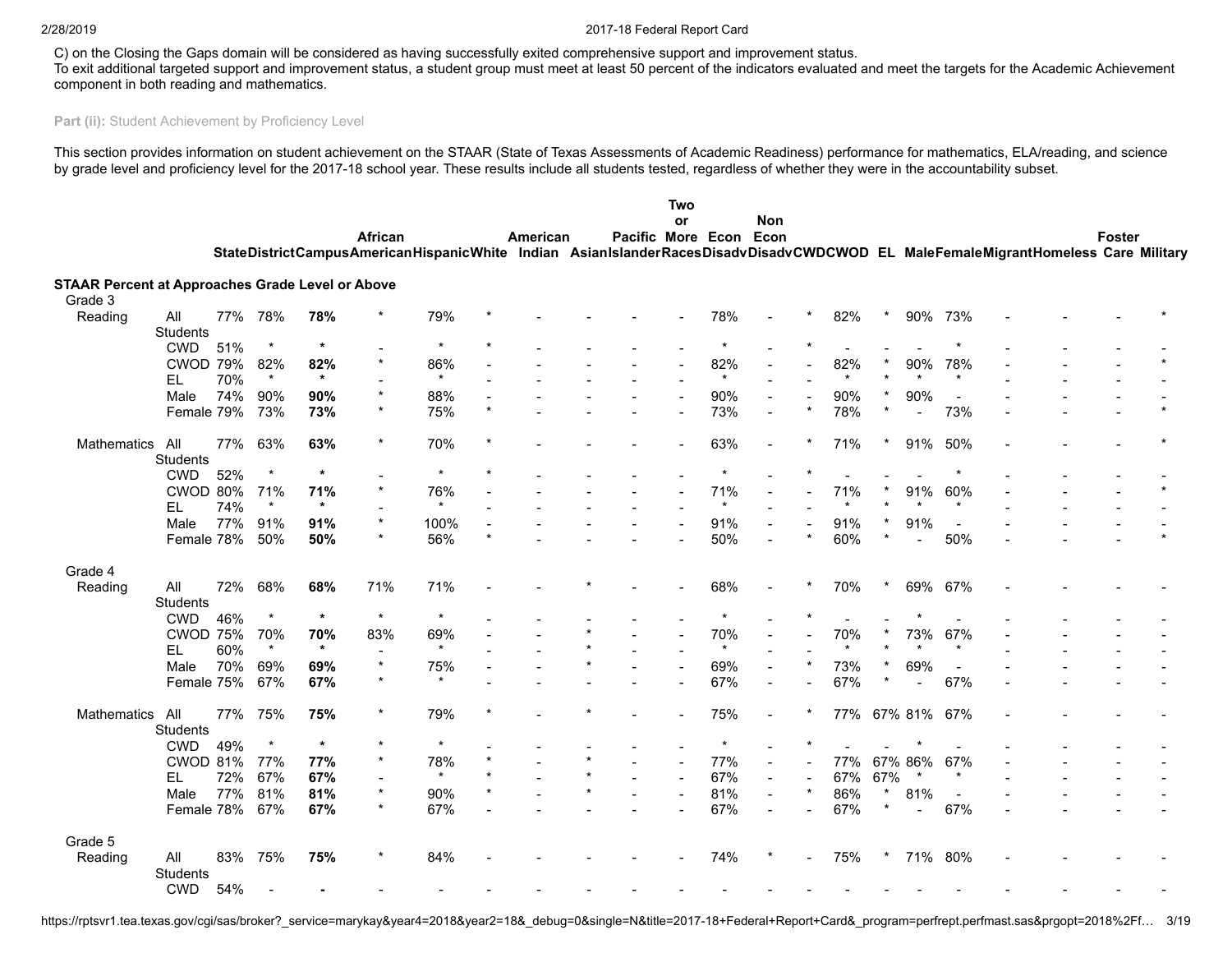|                                                               |                        |         |                |                |          |                                                                                                                                  |                           |          |                        | Two<br>or      |                | <b>Non</b>               |                          |                |          |                |                                 |  |               |  |
|---------------------------------------------------------------|------------------------|---------|----------------|----------------|----------|----------------------------------------------------------------------------------------------------------------------------------|---------------------------|----------|------------------------|----------------|----------------|--------------------------|--------------------------|----------------|----------|----------------|---------------------------------|--|---------------|--|
|                                                               |                        |         |                |                | African  |                                                                                                                                  |                           | American | Pacific More Econ Econ |                |                |                          |                          |                |          |                |                                 |  | <b>Foster</b> |  |
|                                                               |                        |         |                |                |          | StateDistrictCampusAmericanHispanicWhite Indian AsianIslanderRacesDisadvDisadvCWDCWOD EL MaleFemaleMigrantHomeless Care Military |                           |          |                        |                |                |                          |                          |                |          |                |                                 |  |               |  |
|                                                               | CWOD 87%               |         | 75%            | 75%            |          | 84%                                                                                                                              |                           |          |                        |                | 74%            |                          | $\overline{\phantom{a}}$ | 75%            | $^\star$ |                | 71% 80%                         |  |               |  |
|                                                               | EL                     | 73%     | $\star$        | $\star$        |          | $\star$                                                                                                                          |                           |          |                        |                | $\star$        |                          |                          | $\star$        |          |                | $\star$                         |  |               |  |
|                                                               | Male                   |         | 81% 71%        | 71%            | $\star$  | 77%                                                                                                                              |                           |          |                        |                | 71%            | $\overline{\phantom{a}}$ |                          | 71%            |          | 71%            | $\overline{\phantom{a}}$        |  |               |  |
|                                                               | Female 86%             |         | 80%            | 80%            | $\star$  | 100%                                                                                                                             |                           |          |                        |                | 78%            | $\star$                  |                          | 80%            |          | $\blacksquare$ | 80%                             |  |               |  |
|                                                               |                        |         |                |                |          |                                                                                                                                  |                           |          |                        |                |                |                          |                          |                |          |                |                                 |  |               |  |
| Mathematics                                                   | All                    | 90%     | 89%            | 89%            | $\ast$   | 95%                                                                                                                              |                           |          |                        |                | 88%            |                          |                          |                |          | 88% 100%88%    | 91%                             |  |               |  |
|                                                               | Students               |         |                |                |          |                                                                                                                                  |                           |          |                        |                |                |                          |                          |                |          |                |                                 |  |               |  |
|                                                               | <b>CWD</b>             | 70%     | $\star$        | $\star$        |          | $\star$                                                                                                                          |                           |          |                        |                | $\star$        |                          |                          |                |          |                |                                 |  |               |  |
|                                                               | <b>CWOD 92%</b>        |         | 88%            | 88%            | $\star$  | 95%                                                                                                                              |                           |          |                        |                | 88%            | $\star$                  |                          | 88%            |          | 87%            | 90%                             |  |               |  |
|                                                               | EL                     |         | 86% 100%       | 100%           |          | 100%                                                                                                                             |                           |          |                        |                | 100%           |                          |                          | $\star$        | 100%     | $\star$        | $^\ast$                         |  |               |  |
|                                                               | Male                   | 89%     | 88%            | 88%            |          | 93%                                                                                                                              |                           |          |                        |                | 88%            |                          |                          | 87%            |          | 88%            |                                 |  |               |  |
|                                                               | Female 91%             |         | 91%            | 91%            | $\star$  | 100%                                                                                                                             |                           |          |                        |                | 90%            | $\star$                  | $\star$                  | 90%            |          | $\blacksquare$ | 91%                             |  |               |  |
|                                                               |                        |         |                |                |          |                                                                                                                                  |                           |          |                        |                |                |                          |                          |                |          |                |                                 |  |               |  |
| Science                                                       | All                    | 75%     | 42%            | 42%            | $\star$  | 45%                                                                                                                              |                           |          |                        |                | 42%            |                          |                          | 46%            |          | 50%            |                                 |  |               |  |
|                                                               | Students               |         |                |                |          |                                                                                                                                  |                           |          |                        |                |                |                          |                          |                |          |                |                                 |  |               |  |
|                                                               | <b>CWD</b>             | 48%     |                | $\ast$         |          |                                                                                                                                  |                           |          |                        |                |                |                          |                          |                |          |                |                                 |  |               |  |
|                                                               | <b>CWOD 78%</b>        |         | 46%            | 46%            |          | 50%                                                                                                                              |                           |          |                        |                | 46%            |                          |                          | 46%            |          | 53%            |                                 |  |               |  |
|                                                               | EL.                    | 62%     | $\star$        | $\ast$         |          | $\star$                                                                                                                          |                           |          |                        |                | $\star$        |                          |                          | $\star$        |          | $\star$        |                                 |  |               |  |
|                                                               | Male                   | 76%     | 50%            | 50%            |          | 53%                                                                                                                              |                           |          |                        |                | 50%            |                          |                          | 53%            |          | 50%            |                                 |  |               |  |
|                                                               | Female 75%             |         | $\star$        | $\star$        |          | $\star$                                                                                                                          |                           |          |                        |                |                |                          |                          | $\star$        |          |                |                                 |  |               |  |
| <b>STAAR Percent at Meets Grade Level or Above</b><br>Grade 3 |                        |         |                |                |          |                                                                                                                                  |                           |          |                        |                |                |                          |                          |                |          |                |                                 |  |               |  |
| Reading                                                       | All<br><b>Students</b> |         | 43% 22%        | 22%            | *        | 25%                                                                                                                              |                           |          |                        |                | 22%            |                          |                          | 25%            |          | 30%            | 18%                             |  |               |  |
|                                                               | <b>CWD</b>             | 28%     | $\star$        | $\star$        |          | $\star$                                                                                                                          |                           |          |                        |                |                |                          |                          |                |          |                |                                 |  |               |  |
|                                                               | CWOD 44%               |         | 25%            | 25%            |          | 27%                                                                                                                              |                           |          |                        |                | 25%            |                          |                          | 25%            |          | 30%            | 22%                             |  |               |  |
|                                                               | EL                     | 32%     | $\star$        | $\star$        |          | $\star$                                                                                                                          |                           |          |                        |                | $\star$        |                          |                          | $\star$        |          |                | $\star$                         |  |               |  |
|                                                               |                        |         |                |                |          |                                                                                                                                  |                           |          |                        |                |                |                          |                          |                |          |                |                                 |  |               |  |
|                                                               | Male                   | 40%     | 30%            | 30%            |          | 38%                                                                                                                              | $\overline{a}$<br>$\star$ |          |                        |                | 30%            | $\blacksquare$           |                          | 30%            |          | 30%            | $\overline{\phantom{a}}$<br>18% |  |               |  |
|                                                               | Female 45%             |         | 18%            | 18%            |          | 19%                                                                                                                              |                           |          |                        |                | 18%            |                          |                          | 22%            |          |                |                                 |  |               |  |
| Mathematics All                                               | Students               | 46%     | 29%            | 29%            | $\star$  | 33%                                                                                                                              |                           |          |                        |                | 29%            |                          |                          | 32%            |          |                | 45% 21%                         |  |               |  |
|                                                               | <b>CWD</b>             | 30%     | $\star$        | $\ast$         |          | $\star$                                                                                                                          |                           |          |                        |                | $\star$        |                          |                          |                |          |                |                                 |  |               |  |
|                                                               | CWOD 48%               |         |                |                |          |                                                                                                                                  |                           |          |                        |                |                |                          |                          |                |          |                |                                 |  |               |  |
|                                                               |                        |         | 32%<br>$\star$ | 32%<br>$\star$ |          | 36%<br>$\star$                                                                                                                   |                           |          |                        |                | 32%<br>$\star$ |                          |                          | 32%<br>$\star$ |          | 45%            | 25%<br>$\star$                  |  |               |  |
|                                                               | EL                     | 39%     |                |                |          |                                                                                                                                  |                           |          |                        |                |                |                          |                          |                |          |                |                                 |  |               |  |
|                                                               | Male                   | 47%     | 45%            | 45%            |          | 56%                                                                                                                              | $\star$                   |          |                        |                | 45%            |                          |                          | 45%            |          | 45%            |                                 |  |               |  |
|                                                               | Female 45%             |         | 21%            | 21%            |          | 22%                                                                                                                              |                           |          |                        |                | 21%            |                          |                          | 25%            |          | $\blacksquare$ | 21%                             |  |               |  |
|                                                               |                        |         |                |                |          |                                                                                                                                  |                           |          |                        |                |                |                          |                          |                |          |                |                                 |  |               |  |
| Grade 4                                                       |                        |         |                |                |          |                                                                                                                                  |                           |          |                        |                |                |                          |                          |                |          |                |                                 |  |               |  |
| Reading                                                       | All                    |         | 45% 27%        | 27%            | 14%      | 36%                                                                                                                              |                           |          |                        | $\blacksquare$ | 27%            |                          | $\ast$                   | 25%            | $\star$  |                | 38% 11%                         |  |               |  |
|                                                               | Students               |         |                |                |          |                                                                                                                                  |                           |          |                        |                |                |                          |                          |                |          |                |                                 |  |               |  |
|                                                               | CWD                    | 28%     | $\star$        | $\star$        | $\star$  | $\star$                                                                                                                          |                           |          |                        |                | $\star$        |                          |                          | $\sim$         |          | $\star$        |                                 |  |               |  |
|                                                               | CWOD 47%               |         | 25%            | 25%            | 17%      | 31%                                                                                                                              |                           |          |                        | $\overline{a}$ | 25%            |                          |                          | 25%            |          | 36%            | 11%                             |  |               |  |
|                                                               | EL                     | 29%     | $\star$        | $\ast$         |          | $\star$                                                                                                                          |                           |          |                        |                | $\star$        |                          |                          | $\star$        |          | $\star$        | $\star$                         |  |               |  |
|                                                               | Male                   | 43% 38% |                | 38%            | $^\star$ | 50%                                                                                                                              |                           |          |                        |                | 38%            |                          |                          | 36%            |          | 38%            | $\sim$                          |  |               |  |
|                                                               | Female 47% 11%         |         |                | 11%            |          | $\star$                                                                                                                          |                           |          |                        |                | 11%            |                          |                          | 11%            |          | $\sim$         | 11%                             |  |               |  |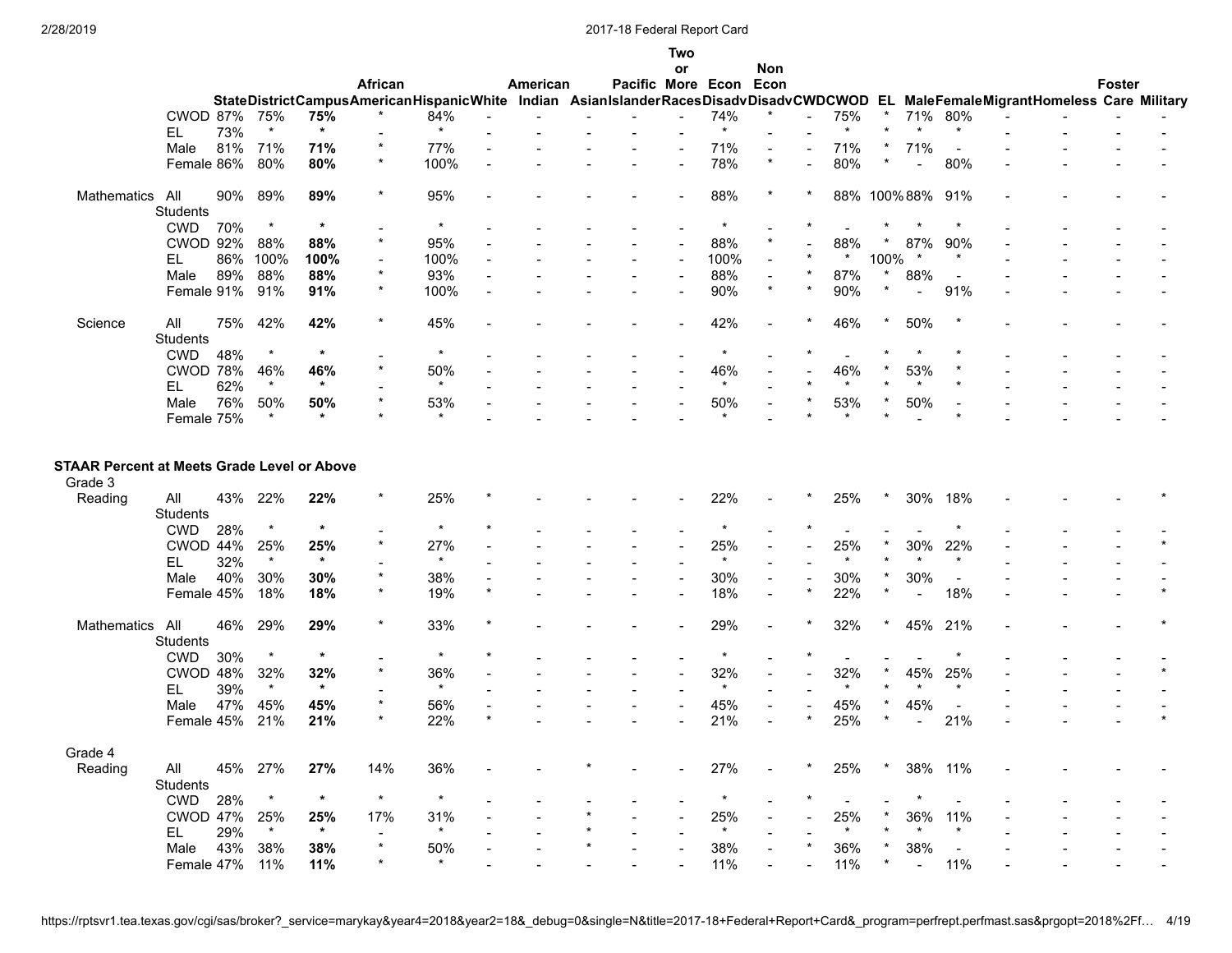|                                             |                       |            |                |               |          |                                                                                                                                  |          |                        | Two                      |                |                          |         |                |         |                 |                          |  |               |  |
|---------------------------------------------|-----------------------|------------|----------------|---------------|----------|----------------------------------------------------------------------------------------------------------------------------------|----------|------------------------|--------------------------|----------------|--------------------------|---------|----------------|---------|-----------------|--------------------------|--|---------------|--|
|                                             |                       |            |                |               |          |                                                                                                                                  |          |                        | or                       |                | Non                      |         |                |         |                 |                          |  |               |  |
|                                             |                       |            |                |               | African  |                                                                                                                                  | American | Pacific More Econ Econ |                          |                |                          |         |                |         |                 |                          |  | <b>Foster</b> |  |
|                                             |                       |            |                |               |          | StateDistrictCampusAmericanHispanicWhite Indian AsianIslanderRacesDisadvDisadvCWDCWOD EL MaleFemaleMigrantHomeless Care Military |          |                        |                          |                |                          |         |                |         |                 |                          |  |               |  |
| Mathematics All                             |                       |            | 48% 25%        | 25%           |          | 32%                                                                                                                              |          |                        |                          | 25%            |                          |         |                |         | 27% 22% 31% 17% |                          |  |               |  |
|                                             | Students              |            |                |               |          |                                                                                                                                  |          |                        |                          |                |                          |         |                |         |                 |                          |  |               |  |
|                                             | <b>CWD</b>            | 29%        | $\star$        | $\ast$        |          | $\star$                                                                                                                          |          |                        |                          |                |                          |         |                |         |                 |                          |  |               |  |
|                                             | <b>CWOD 50%</b>       |            | 27%            | 27%           |          | 33%                                                                                                                              |          |                        |                          | 27%            |                          |         | 27%            | 22% 36% |                 | 17%                      |  |               |  |
|                                             | EL                    | 38%        | 22%            | 22%           |          | $\star$                                                                                                                          |          |                        | $\overline{\phantom{a}}$ | 22%            |                          |         | 22%            | 22%     |                 | $\star$                  |  |               |  |
|                                             | Male                  | 48%        | 31%            | 31%           | $\star$  | 40%                                                                                                                              |          |                        |                          | 31%            |                          | $\star$ | 36%            |         | 31%             |                          |  |               |  |
|                                             | Female 47%            |            | 17%            | 17%           |          | 22%                                                                                                                              |          |                        |                          | 17%            |                          |         | 17%            |         | $\overline{a}$  | 17%                      |  |               |  |
|                                             |                       |            |                |               |          |                                                                                                                                  |          |                        |                          |                |                          |         |                |         |                 |                          |  |               |  |
| Grade 5                                     |                       |            |                |               | $^\star$ |                                                                                                                                  |          |                        |                          |                |                          |         |                |         |                 |                          |  |               |  |
| Reading                                     | All                   | 53%        | 42%            | 42%           |          | 47%                                                                                                                              |          |                        |                          | 43%            |                          |         | 42%            |         | 57% 20%         |                          |  |               |  |
|                                             | <b>Students</b>       |            |                |               |          |                                                                                                                                  |          |                        |                          |                |                          |         |                |         |                 |                          |  |               |  |
|                                             | <b>CWD</b>            | 30%        | $\blacksquare$ |               |          |                                                                                                                                  |          |                        |                          |                |                          |         |                |         |                 |                          |  |               |  |
|                                             | CWOD 56%              |            | 42%<br>$\star$ | 42%<br>$\ast$ |          | 47%<br>$\star$                                                                                                                   |          |                        |                          | 43%<br>$\star$ |                          |         | 42%<br>$\star$ |         | 57%             | 20%<br>$\star$           |  |               |  |
|                                             | EL                    | 35%        |                |               |          |                                                                                                                                  |          |                        |                          |                |                          |         |                |         |                 |                          |  |               |  |
|                                             | Male                  | 50%        | 57%            | 57%           |          | 62%                                                                                                                              |          |                        |                          | 57%            | $\overline{\phantom{a}}$ |         | 57%            |         | 57%             | $\overline{\phantom{a}}$ |  |               |  |
|                                             | Female 56%            |            | 20%            | 20%           |          | 17%                                                                                                                              |          |                        |                          | 22%            |                          |         | 20%            |         | $\blacksquare$  | 20%                      |  |               |  |
|                                             |                       |            |                |               |          |                                                                                                                                  |          |                        |                          |                |                          |         |                |         |                 |                          |  |               |  |
| Mathematics                                 | All                   | 57%        | 37%            | 37%           |          | 41%                                                                                                                              |          |                        |                          | 38%            |                          |         | 40%            |         | 17% 38%         | 36%                      |  |               |  |
|                                             | Students              |            | $\star$        | $\star$       |          | $\star$                                                                                                                          |          |                        |                          | $^\star$       |                          |         |                |         |                 |                          |  |               |  |
|                                             | <b>CWD</b>            | 34%        |                |               |          |                                                                                                                                  |          |                        |                          |                |                          |         |                |         |                 |                          |  |               |  |
|                                             | CWOD 60%              |            | 40%            | 40%           |          | 45%                                                                                                                              |          |                        |                          | 42%            |                          |         | 40%<br>$\star$ |         | 40%<br>$\star$  | 40%<br>$^\ast$           |  |               |  |
|                                             | EL                    | 46%        | 17%            | 17%           | $\star$  | 17%                                                                                                                              |          |                        |                          | 17%            |                          |         |                | 17%     |                 |                          |  |               |  |
|                                             | Male                  | 57%        | 38%            | 38%           | $\ast$   | 40%                                                                                                                              |          |                        |                          | 38%            | $\star$                  | $\star$ | 40%            |         | 38%             | $\overline{\phantom{a}}$ |  |               |  |
|                                             | Female 58%            |            | 36%            | 36%           |          | 43%                                                                                                                              |          |                        |                          | 40%            |                          |         | 40%            |         | $\overline{a}$  | 36%                      |  |               |  |
|                                             |                       |            |                |               | $\star$  |                                                                                                                                  |          |                        |                          |                |                          |         |                |         |                 |                          |  |               |  |
| Science                                     | All                   | 40%        | 12%            | 12%           |          | 14%                                                                                                                              |          |                        |                          | 12%            |                          |         | 13%            |         | 19%             |                          |  |               |  |
|                                             | Students              |            | $\ast$         | $\star$       |          | $\star$                                                                                                                          |          |                        |                          |                |                          |         |                |         |                 |                          |  |               |  |
|                                             | <b>CWD</b>            | 25%        |                |               |          |                                                                                                                                  |          |                        |                          |                |                          |         |                |         |                 |                          |  |               |  |
|                                             | <b>CWOD 42%</b><br>EL |            | 13%<br>$\star$ | 13%<br>$\ast$ |          | 15%<br>$\star$                                                                                                                   |          |                        |                          | 13%<br>$\star$ |                          |         | 13%<br>$\star$ |         | 20%<br>$\star$  |                          |  |               |  |
|                                             |                       | 24%<br>42% |                |               |          |                                                                                                                                  |          |                        |                          | 19%            |                          |         |                |         | 19%             |                          |  |               |  |
|                                             | Male                  |            | 19%<br>$\star$ | 19%<br>$\ast$ |          | 20%<br>$\star$                                                                                                                   |          |                        |                          |                |                          |         | 20%            |         |                 |                          |  |               |  |
|                                             | Female 38%            |            |                |               |          |                                                                                                                                  |          |                        |                          |                |                          |         |                |         |                 |                          |  |               |  |
|                                             |                       |            |                |               |          |                                                                                                                                  |          |                        |                          |                |                          |         |                |         |                 |                          |  |               |  |
| <b>STAAR Percent at Masters Grade Level</b> |                       |            |                |               |          |                                                                                                                                  |          |                        |                          |                |                          |         |                |         |                 |                          |  |               |  |
| Grade 3                                     |                       |            |                |               |          |                                                                                                                                  |          |                        |                          |                |                          |         |                |         |                 |                          |  |               |  |
| Reading                                     | All                   |            | 24% 13%        | 13%           |          | 13%                                                                                                                              |          |                        |                          | 13%            |                          |         | 14%            |         | 10%             | 14%                      |  |               |  |
|                                             | Students              |            |                |               |          |                                                                                                                                  |          |                        |                          |                |                          |         |                |         |                 |                          |  |               |  |
|                                             | <b>CWD</b>            | 9%         |                | $\ast$        |          |                                                                                                                                  |          |                        |                          |                |                          |         |                |         |                 |                          |  |               |  |
|                                             | CWOD 26%              |            | 14%            | 14%           |          | 14%                                                                                                                              |          |                        |                          | 14%            |                          |         | 14%            |         | 10%             | 17%                      |  |               |  |
|                                             | EL                    | 15%        | $^\star$       | $\star$       |          | $\ast$                                                                                                                           |          |                        |                          |                |                          |         |                |         |                 |                          |  |               |  |
|                                             | Male                  |            | 22% 10%        | 10%           |          | 13%                                                                                                                              |          |                        |                          | 10%            |                          |         | 10%            |         | 10%             |                          |  |               |  |
|                                             | Female 26% 14%        |            |                | 14%           |          | 13%                                                                                                                              |          |                        |                          | 14%            |                          |         | 17%            |         | $\blacksquare$  | 14%                      |  |               |  |
|                                             |                       |            |                |               |          |                                                                                                                                  |          |                        |                          |                |                          |         |                |         |                 |                          |  |               |  |
| Mathematics All                             |                       | 22%        | 9%             | 9%            | $\star$  | 7%                                                                                                                               |          |                        |                          | $9\%$          |                          |         | 10%            |         | 9%              | 8%                       |  |               |  |
|                                             | Students              |            |                |               |          |                                                                                                                                  |          |                        |                          |                |                          |         |                |         |                 |                          |  |               |  |
|                                             | CWD 12%               |            | $^\star$       | $\ast$        |          | $\star$                                                                                                                          |          |                        |                          | $^\star$       |                          |         | $\blacksquare$ |         |                 | $\star$                  |  |               |  |
|                                             | CWOD 24% 10%          |            |                | 10%           |          | 8%                                                                                                                               |          |                        |                          | 10%            |                          |         | 10%            |         | 9%              | 10%                      |  |               |  |
|                                             | EL                    | 17%        | $\star$        | $\star$       |          | $\star$                                                                                                                          |          |                        |                          | $\star$        |                          |         |                |         |                 |                          |  |               |  |
|                                             | Male                  | 23% 9%     |                | 9%            |          | 11%                                                                                                                              |          |                        |                          | $9\%$          |                          |         | 9%             |         | 9%              |                          |  |               |  |
|                                             |                       |            |                |               |          |                                                                                                                                  |          |                        |                          |                |                          |         |                |         |                 |                          |  |               |  |

https://rptsvr1.tea.texas.gov/cgi/sas/broker?\_service=marykay&year4=2018&year2=18&\_debug=0&single=N&title=2017-18+Federal+Report+Card&\_program=perfrept.perfmast.sas&prgopt=2018%2Ff… 5/19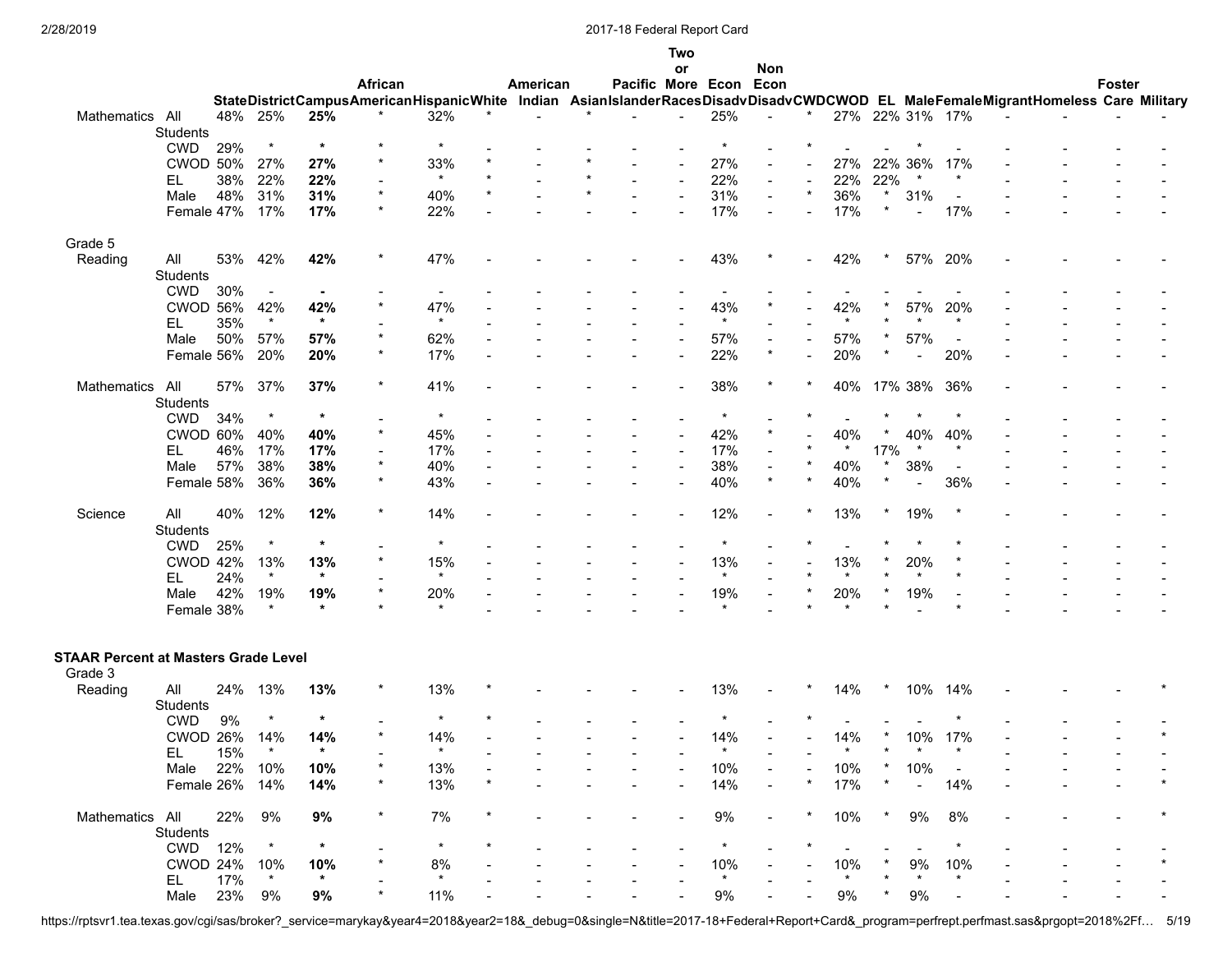|                                                         |                 |         |                |                |                                                                                                                                  |                |          |                        | Two |                          |                |          |                          |         |                          |                          |  |        |  |
|---------------------------------------------------------|-----------------|---------|----------------|----------------|----------------------------------------------------------------------------------------------------------------------------------|----------------|----------|------------------------|-----|--------------------------|----------------|----------|--------------------------|---------|--------------------------|--------------------------|--|--------|--|
|                                                         |                 |         |                |                | African                                                                                                                          |                | American | Pacific More Econ Econ | or  |                          | Non            |          |                          |         |                          |                          |  | Foster |  |
|                                                         |                 |         |                |                | StateDistrictCampusAmericanHispanicWhite Indian AsianIslanderRacesDisadvDisadvCWDCWOD EL MaleFemaleMigrantHomeless Care Military |                |          |                        |     |                          |                |          |                          |         |                          |                          |  |        |  |
|                                                         | Female 21%      |         | 8%             | 8%             | $^\ast$                                                                                                                          | 6%             |          |                        |     | $8\%$                    | $\overline{a}$ | $^\star$ | 10%                      | $\star$ | $\overline{\phantom{a}}$ | 8%                       |  |        |  |
|                                                         |                 |         |                |                |                                                                                                                                  |                |          |                        |     |                          |                |          |                          |         |                          |                          |  |        |  |
| Grade 4                                                 |                 |         |                |                |                                                                                                                                  |                |          |                        |     |                          |                |          |                          |         |                          |                          |  |        |  |
| Reading                                                 | All             | 23%     | 9%             | 9%             | 0%                                                                                                                               | 14%            |          |                        |     | 9%                       |                | $\ast$   | 10%                      | $\star$ | 8%                       | 11%                      |  |        |  |
|                                                         | Students        |         |                |                |                                                                                                                                  |                |          |                        |     |                          |                |          |                          |         |                          |                          |  |        |  |
|                                                         | <b>CWD</b>      | 9%      | $^\star$       | $\ast$         | $\star$                                                                                                                          | $^{\star}$     |          |                        |     |                          |                |          | $\overline{\phantom{0}}$ |         |                          |                          |  |        |  |
|                                                         | <b>CWOD 25%</b> |         | 10%            | 10%            | 0%                                                                                                                               | 15%            |          |                        |     | 10%                      |                |          | 10%                      |         | 9%                       | 11%                      |  |        |  |
|                                                         | EL              | 12%     | $\star$        | $\star$        |                                                                                                                                  | $^\star$       |          |                        |     | $\star$                  |                |          | $\star$                  |         |                          |                          |  |        |  |
|                                                         | Male            | 22%     | 8%             | 8%             | $\star$                                                                                                                          | 13%            |          |                        |     | 8%                       |                |          | 9%                       |         | 8%                       | $\overline{\phantom{a}}$ |  |        |  |
|                                                         | Female 25%      |         | 11%            | 11%            | $\star$                                                                                                                          | $\star$        |          |                        |     | 11%                      |                |          | 11%                      |         |                          | 11%                      |  |        |  |
| Mathematics                                             | All             | 26%     | 11%            | 11%            | $\ast$                                                                                                                           | 16%            |          |                        |     | 11%                      | $\blacksquare$ |          | 12%                      |         | 11% 13%                  | 8%                       |  |        |  |
|                                                         | Students        |         |                |                |                                                                                                                                  |                |          |                        |     |                          |                |          |                          |         |                          |                          |  |        |  |
|                                                         | <b>CWD</b>      | 11%     | $\star$        | $\star$        | $^\star$                                                                                                                         | $^\ast$        |          |                        |     | $\star$                  |                |          |                          |         |                          |                          |  |        |  |
|                                                         | <b>CWOD 28%</b> |         | 12%            | 12%            | $\star$                                                                                                                          | 17%            |          |                        |     | 12%                      | $\blacksquare$ |          | 12%                      |         | 11% 14%                  | 8%                       |  |        |  |
|                                                         | EL              | 18%     | 11%            | 11%            |                                                                                                                                  | $\star$        |          |                        |     | 11%                      | $\sim$         |          | 11%                      | 11%     | $\star$                  | $\ast$                   |  |        |  |
|                                                         | Male            | 27%     | 13%            | 13%            | $\star$                                                                                                                          | 20%            |          |                        |     | 13%                      | $\sim$         | $\star$  | 14%                      | $\star$ | 13%                      |                          |  |        |  |
|                                                         | Female 25%      |         | 8%             | 8%             | $\star$                                                                                                                          | 11%            |          |                        |     | 8%                       |                |          | 8%                       | $\star$ | $\sim$                   | $\sim$<br>8%             |  |        |  |
|                                                         |                 |         |                |                |                                                                                                                                  |                |          |                        |     |                          |                |          |                          |         |                          |                          |  |        |  |
| Grade 5                                                 |                 |         |                |                |                                                                                                                                  |                |          |                        |     |                          |                |          |                          |         |                          |                          |  |        |  |
| Reading                                                 | All             | 26%     | 8%             | 8%             | $\star$                                                                                                                          | 11%            |          |                        |     | 9%                       |                |          | 8%                       |         | 14%                      | 0%                       |  |        |  |
|                                                         | Students        |         |                |                |                                                                                                                                  |                |          |                        |     |                          |                |          |                          |         |                          |                          |  |        |  |
|                                                         | <b>CWD</b>      | 9%      | $\blacksquare$ | $\blacksquare$ |                                                                                                                                  | $\blacksquare$ |          |                        |     | $\overline{\phantom{a}}$ |                |          |                          |         |                          |                          |  |        |  |
|                                                         | <b>CWOD 27%</b> |         | 8%             | 8%             |                                                                                                                                  | 11%            |          |                        |     | 9%                       |                |          | 8%                       |         | 14%                      | 0%                       |  |        |  |
|                                                         | EL.             | 12%     | $\star$        | $\star$        |                                                                                                                                  | $\star$        |          |                        |     | $\star$                  |                |          | $\star$                  |         |                          |                          |  |        |  |
|                                                         | Male            | 24%     | 14%            | 14%            | $\star$                                                                                                                          | 15%            |          |                        |     | 14%                      |                |          | 14%                      |         | 14%                      | $\overline{\phantom{a}}$ |  |        |  |
|                                                         | Female 28%      |         | 0%             | $0\%$          |                                                                                                                                  | 0%             |          |                        |     | $0\%$                    | $\star$        |          | 0%                       |         |                          | 0%                       |  |        |  |
|                                                         |                 |         |                |                |                                                                                                                                  |                |          |                        |     |                          |                |          |                          |         |                          |                          |  |        |  |
| <b>Mathematics</b>                                      | All             | 30%     | 15%            | 15%            | $^\star$                                                                                                                         | 18%            |          |                        |     | 15%                      |                |          | 16%                      | 0%      | 19%                      | 9%                       |  |        |  |
|                                                         | Students        |         |                |                |                                                                                                                                  |                |          |                        |     |                          |                |          |                          |         |                          |                          |  |        |  |
|                                                         | <b>CWD</b>      | 13%     | $\star$        | $\ast$         |                                                                                                                                  | $\star$        |          |                        |     | $\star$                  |                |          |                          |         | $\star$                  | $\star$                  |  |        |  |
|                                                         | <b>CWOD 31%</b> |         | 16%            | 16%            | $\star$                                                                                                                          | 20%            |          |                        |     | 17%                      | $\star$        |          | 16%                      |         | 20%                      | 10%                      |  |        |  |
|                                                         | EL.             | 19%     | 0%             | $0\%$          |                                                                                                                                  | 0%             |          |                        |     | $0\%$                    |                |          | $\ast$                   | 0%      | $\star$                  | $\star$                  |  |        |  |
|                                                         | Male            | 29%     | 19%            | 19%            | $\star$                                                                                                                          | 20%            |          |                        |     | 19%                      | $\blacksquare$ |          | 20%                      |         | 19%                      | $\overline{\phantom{a}}$ |  |        |  |
|                                                         | Female 30%      |         | 9%             | 9%             | $^\star$                                                                                                                         | 14%            |          |                        |     | 10%                      | $\star$        |          | 10%                      |         | $\blacksquare$           | 9%                       |  |        |  |
|                                                         |                 |         |                |                |                                                                                                                                  |                |          |                        |     |                          |                |          |                          |         |                          |                          |  |        |  |
| Science                                                 | All             | 16%     | 4%             | 4%             |                                                                                                                                  | 5%             |          |                        |     | 4%                       |                |          | 4%                       |         | 6%                       |                          |  |        |  |
|                                                         | Students        |         |                |                |                                                                                                                                  |                |          |                        |     |                          |                |          |                          |         |                          |                          |  |        |  |
|                                                         | <b>CWD</b>      | 9%      | $\ast$         | $\ast$         |                                                                                                                                  | $\star$        |          |                        |     |                          |                |          |                          |         |                          |                          |  |        |  |
|                                                         | CWOD 17%        |         | 4%             | 4%             | $\star$                                                                                                                          | 5%             |          |                        |     | 4%                       |                |          | 4%                       |         | 7%                       |                          |  |        |  |
|                                                         | EL              | $7\%$   | $\star$        | $\star$        |                                                                                                                                  | $\star$        |          |                        |     | $\star$                  |                |          |                          |         | $\star$                  |                          |  |        |  |
|                                                         | Male            | 18%     | 6%             | 6%             |                                                                                                                                  | 7%             |          |                        |     | 6%                       |                |          | 7%                       |         | 6%                       |                          |  |        |  |
|                                                         | Female 15%      |         | $\ast$         | *              |                                                                                                                                  | $\star$        |          |                        |     | $\star$                  |                |          |                          |         |                          |                          |  |        |  |
|                                                         |                 |         |                |                |                                                                                                                                  |                |          |                        |     |                          |                |          |                          |         |                          |                          |  |        |  |
| <b>STAAR Percent at Approaches Grade Level or Above</b> |                 |         |                |                |                                                                                                                                  |                |          |                        |     |                          |                |          |                          |         |                          |                          |  |        |  |
| All Grades                                              |                 |         |                |                |                                                                                                                                  |                |          |                        |     |                          |                |          |                          |         |                          |                          |  |        |  |
| All Subjects                                            | All             | 77% 70% |                | 70%            | 55%                                                                                                                              | 75%            |          |                        |     | 70%                      |                |          | 38% 73% 63% 76% 64%      |         |                          |                          |  |        |  |
|                                                         | Students        |         |                |                |                                                                                                                                  |                |          |                        |     |                          |                |          |                          |         |                          |                          |  |        |  |
|                                                         | CWD             | 45% 38% |                | 38%            |                                                                                                                                  |                |          |                        |     | 38%                      |                | 38%      |                          |         |                          |                          |  |        |  |

https://rptsvr1.tea.texas.gov/cgi/sas/broker?\_service=marykay&year4=2018&year2=18&\_debug=0&single=N&title=2017-18+Federal+Report+Card&\_program=perfrept.perfmast.sas&prgopt=2018%2Ff… 6/19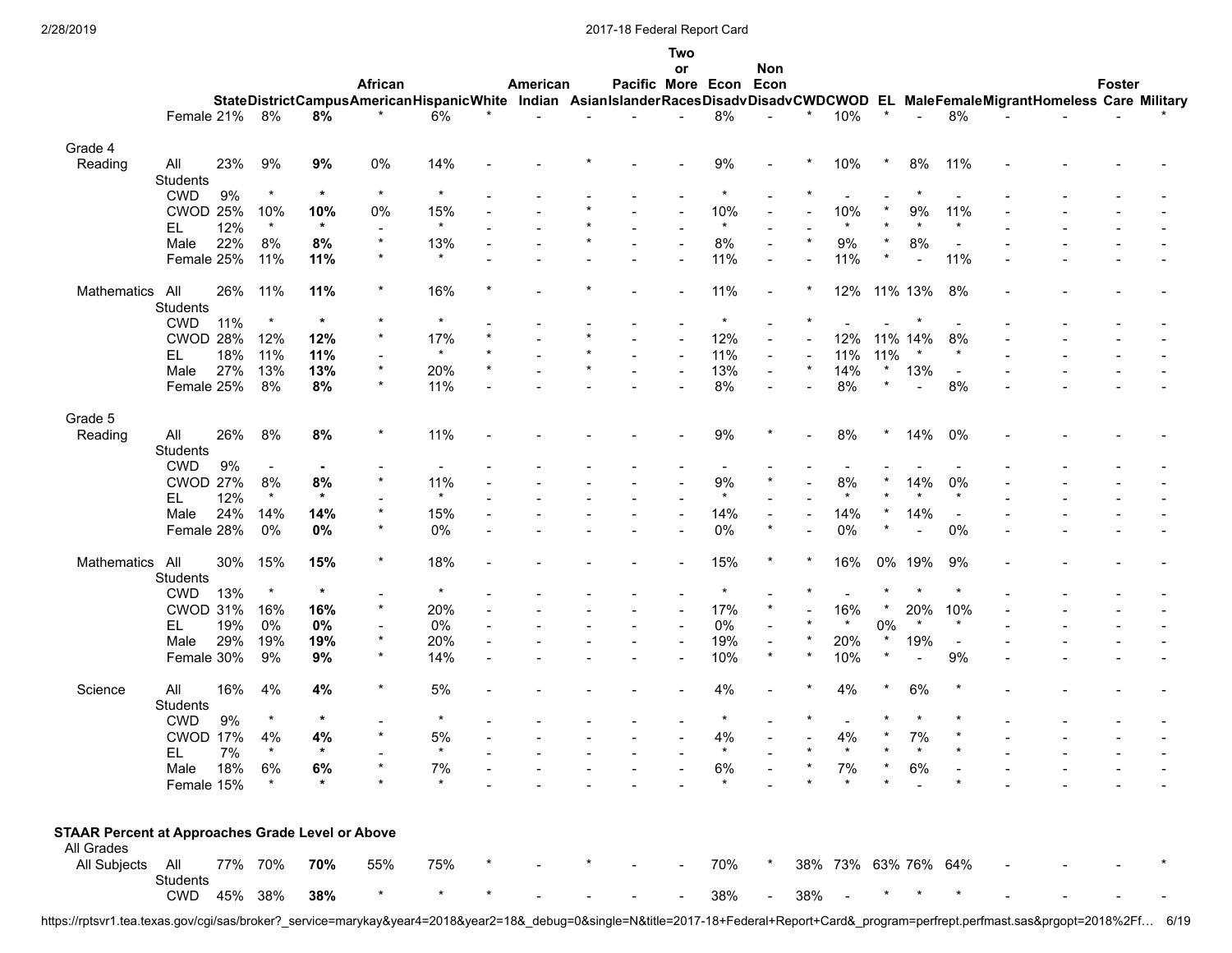|                                                    |                        |     |          |         |              |                                          |         |          |                                                                                                                   | Two            |          |                          |         |             |         |                          |                          |  |               |  |
|----------------------------------------------------|------------------------|-----|----------|---------|--------------|------------------------------------------|---------|----------|-------------------------------------------------------------------------------------------------------------------|----------------|----------|--------------------------|---------|-------------|---------|--------------------------|--------------------------|--|---------------|--|
|                                                    |                        |     |          |         |              |                                          |         |          |                                                                                                                   | or             |          | Non                      |         |             |         |                          |                          |  |               |  |
|                                                    |                        |     |          |         | African      | StateDistrictCampusAmericanHispanicWhite |         | American | Pacific More Econ Econ<br>Indian AsianIslanderRacesDisadvDisadvCWDCWOD EL MaleFemaleMigrantHomeless Care Military |                |          |                          |         |             |         |                          |                          |  | <b>Foster</b> |  |
|                                                    | CWOD 80%               |     | 73%      | 73%     | 58%          | 77%                                      |         |          |                                                                                                                   |                | 73%      | $\star$                  |         | 73%         |         | 64% 78%                  | 68%                      |  |               |  |
|                                                    | EL.                    | 60% | 63%      | 63%     | $\mathbf{r}$ | 62%                                      | $\star$ |          |                                                                                                                   |                | 63%      | $\blacksquare$           | $\star$ | 64%         |         | 63% 75%                  | 50%                      |  |               |  |
|                                                    | Male                   | 74% | 76%      | 76%     | 53%          | 81%                                      |         |          |                                                                                                                   | $\overline{a}$ | 76%      | $\blacksquare$           |         | 78%         |         | 75% 76%                  | $\ddot{\phantom{1}}$     |  |               |  |
|                                                    | Female 79%             |     | 64%      | 64%     | 56%          | 68%                                      | $\star$ |          |                                                                                                                   |                | 64%      | $\star$                  | $\star$ | 68%         | 50%     | $\overline{\phantom{a}}$ | 64%                      |  |               |  |
|                                                    |                        |     |          |         |              |                                          |         |          |                                                                                                                   |                |          |                          |         |             |         |                          |                          |  |               |  |
| Reading                                            | All                    | 73% | 74%      | 74%     | 61%          | 79%                                      |         |          |                                                                                                                   |                | 74%      |                          |         | 76% 73% 76% |         |                          | 73%                      |  |               |  |
|                                                    | <b>Students</b>        |     |          |         |              |                                          |         |          |                                                                                                                   |                |          |                          |         |             |         |                          |                          |  |               |  |
|                                                    | <b>CWD</b>             | 39% | $\star$  | $\star$ | $\star$      | $\star$                                  |         |          |                                                                                                                   |                | $\star$  |                          |         |             |         |                          |                          |  |               |  |
|                                                    | <b>CWOD 77%</b>        |     | 76%      | 76%     | 65%          | 81%                                      |         |          |                                                                                                                   |                | 76%      | $\star$                  |         | 76%         |         | 73% 77%                  | 76%                      |  |               |  |
|                                                    | EL                     | 52% | 73%      | 73%     | $\sim$       | 80%                                      |         |          |                                                                                                                   | $\overline{a}$ | 73%      | $\blacksquare$           |         | 73%         | 73%     |                          |                          |  |               |  |
|                                                    | Male                   | 69% | 76%      | 76%     | 71%          | 79%                                      |         |          |                                                                                                                   |                | 76%      |                          |         | 77%         |         | 76%                      |                          |  |               |  |
|                                                    | Female 77%             |     | 73%      | 73%     | 55%          | 79%                                      | $\star$ |          |                                                                                                                   |                | 73%      | $\star$                  | $\star$ | 76%         | $\ast$  | $\sim$                   | 73%                      |  |               |  |
|                                                    |                        |     |          |         |              |                                          |         |          |                                                                                                                   |                |          |                          |         |             |         |                          |                          |  |               |  |
| Mathematics                                        | All                    | 80% | 74%      | 74%     | 56%          | 81%                                      |         |          |                                                                                                                   |                | 74%      |                          |         | 78%         |         | 70% 86%                  | 64%                      |  |               |  |
|                                                    | <b>Students</b>        |     |          |         |              |                                          |         |          |                                                                                                                   |                |          |                          |         |             |         |                          |                          |  |               |  |
|                                                    | <b>CWD</b>             | 52% | $\star$  | $\star$ | $\star$      | $\star$                                  |         |          |                                                                                                                   |                |          |                          |         |             |         |                          |                          |  |               |  |
|                                                    | CWOD 83%               |     | 78%      | 78%     | 59%          | 83%                                      |         |          |                                                                                                                   |                | 78%      | $\star$                  |         | 78%         |         | 67% 88%                  | 69%                      |  |               |  |
|                                                    | EL                     | 70% | 70%      | 70%     | $\sim$       | 67%                                      |         |          |                                                                                                                   |                | 70%      |                          |         | 67%         |         | 70% 91%                  | 50%                      |  |               |  |
|                                                    | Male                   | 78% | 86%      | 86%     | $\star$      | 94%                                      |         |          |                                                                                                                   |                | 86%      | $\blacksquare$           |         | 88%         |         | 91% 86%                  | $\blacksquare$           |  |               |  |
|                                                    | Female 82%             |     | 64%      | 64%     | 64%          | 68%                                      |         |          |                                                                                                                   | $\blacksquare$ | 63%      |                          |         | 69%         | 50%     | $\overline{\phantom{a}}$ | 64%                      |  |               |  |
|                                                    |                        |     |          |         |              |                                          |         |          |                                                                                                                   |                |          |                          |         |             |         |                          |                          |  |               |  |
| Science                                            | All                    | 79% | 42%      | 42%     | $\star$      | 45%                                      |         |          |                                                                                                                   |                | 42%      |                          |         | 46%         |         | 50%                      |                          |  |               |  |
|                                                    | <b>Students</b>        |     |          |         |              |                                          |         |          |                                                                                                                   |                |          |                          |         |             |         |                          |                          |  |               |  |
|                                                    | <b>CWD</b>             | 48% | $\star$  | $\star$ |              | $\star$                                  |         |          |                                                                                                                   |                | $\star$  |                          |         |             |         |                          |                          |  |               |  |
|                                                    | <b>CWOD 82%</b>        |     | 46%      | 46%     |              | 50%                                      |         |          |                                                                                                                   |                | 46%      |                          |         | 46%         |         | 53%                      |                          |  |               |  |
|                                                    | EL.                    | 58% | $\star$  | $\ast$  |              | $\star$                                  |         |          |                                                                                                                   |                | $\star$  |                          |         | $\star$     |         | $\star$                  |                          |  |               |  |
|                                                    | Male                   | 78% | 50%      | 50%     |              | 53%                                      |         |          |                                                                                                                   |                | 50%      |                          |         | 53%         |         | 50%                      |                          |  |               |  |
|                                                    | Female 80%             |     | $\star$  | $\star$ |              |                                          |         |          |                                                                                                                   |                |          |                          |         |             |         |                          |                          |  |               |  |
|                                                    |                        |     |          |         |              |                                          |         |          |                                                                                                                   |                |          |                          |         |             |         |                          |                          |  |               |  |
| <b>STAAR Percent at Meets Grade Level or Above</b> |                        |     |          |         |              |                                          |         |          |                                                                                                                   |                |          |                          |         |             |         |                          |                          |  |               |  |
| All Grades                                         |                        |     | 27%      | 27%     | 13%          | 32%                                      |         |          |                                                                                                                   |                | 28%      |                          | 6%      | 29%         |         |                          | 18%                      |  |               |  |
| All Subjects                                       | All<br><b>Students</b> | 47% |          |         |              |                                          |         |          |                                                                                                                   |                |          |                          |         |             |         | 15% 36%                  |                          |  |               |  |
|                                                    | <b>CWD</b>             | 23% | 6%       | 6%      | $\star$      | $\star$                                  |         |          |                                                                                                                   |                | 6%       | $\sim$                   | 6%      |             |         |                          |                          |  |               |  |
|                                                    | <b>CWOD 50%</b>        |     | 29%      | 29%     | 13%          | 34%                                      |         |          |                                                                                                                   | $\overline{a}$ | 30%      | $\star$                  |         | 29%         |         | 17% 38%                  | 20%                      |  |               |  |
|                                                    | EL                     | 26% | 15%      | 15%     | $\sim$       | 14%                                      |         |          |                                                                                                                   | $\overline{a}$ | 15%      | $\overline{\phantom{a}}$ | $\ast$  | 17%         |         | 15% 20%                  | 10%                      |  |               |  |
|                                                    |                        |     |          |         |              |                                          |         |          |                                                                                                                   |                |          |                          | $\star$ |             |         |                          |                          |  |               |  |
|                                                    | Male                   | 45% | 36%      | 36%     | 7%           | 42%                                      | $\star$ |          |                                                                                                                   |                | 36%      | $\star$                  |         | 38%         |         | 20% 36%                  | $\blacksquare$           |  |               |  |
|                                                    | Female 50%             |     | 18%      | 18%     | 16%          | 20%                                      |         |          |                                                                                                                   |                | 19%      |                          |         | 20%         | 10%     | $\sim$                   | 18%                      |  |               |  |
| Reading                                            | All                    |     | 46% 29%  | 29%     | 17%          | 35%                                      |         |          |                                                                                                                   |                | 30%      |                          |         |             |         | 31% 18% 43% 17%          |                          |  |               |  |
|                                                    | Students               |     |          |         |              |                                          |         |          |                                                                                                                   |                |          |                          |         |             |         |                          |                          |  |               |  |
|                                                    | CWD 22%                |     | $^\star$ | $\ast$  | $\star$      | $\star$                                  |         |          |                                                                                                                   |                | $^\star$ | $\blacksquare$           | $\ast$  | $\sim$      |         | $\star$                  |                          |  |               |  |
|                                                    | CWOD 48% 31%           |     |          | 31%     | 18%          | 35%                                      |         |          |                                                                                                                   |                | 31%      | $\star$                  |         |             |         | 31% 18% 43%              | 19%                      |  |               |  |
|                                                    | EL.                    |     | 21% 18%  | 18%     | $\sim$       | 20%                                      |         |          |                                                                                                                   |                | 18%      |                          |         | 18%         | 18%     | $\star$                  |                          |  |               |  |
|                                                    | Male 41% 43%           |     |          | 43%     | 14%          | 52%                                      |         |          |                                                                                                                   |                | 43%      |                          |         | 43%         | $\star$ | 43%                      | $\overline{\phantom{a}}$ |  |               |  |
|                                                    | Female 50% 17%         |     |          | 17%     | 18%          | 18%                                      |         |          |                                                                                                                   |                | 18%      |                          |         | 19%         |         | $\sim$                   | 17%                      |  |               |  |
|                                                    |                        |     |          |         |              |                                          |         |          |                                                                                                                   |                |          |                          |         |             |         |                          |                          |  |               |  |
| Mathematics All 48% 30%                            | Students               |     |          | 30%     | 11%          | 35%                                      |         |          |                                                                                                                   | $\blacksquare$ | 30%      | $^\star$                 | $\ast$  |             |         | 33% 17% 37% 23%          |                          |  |               |  |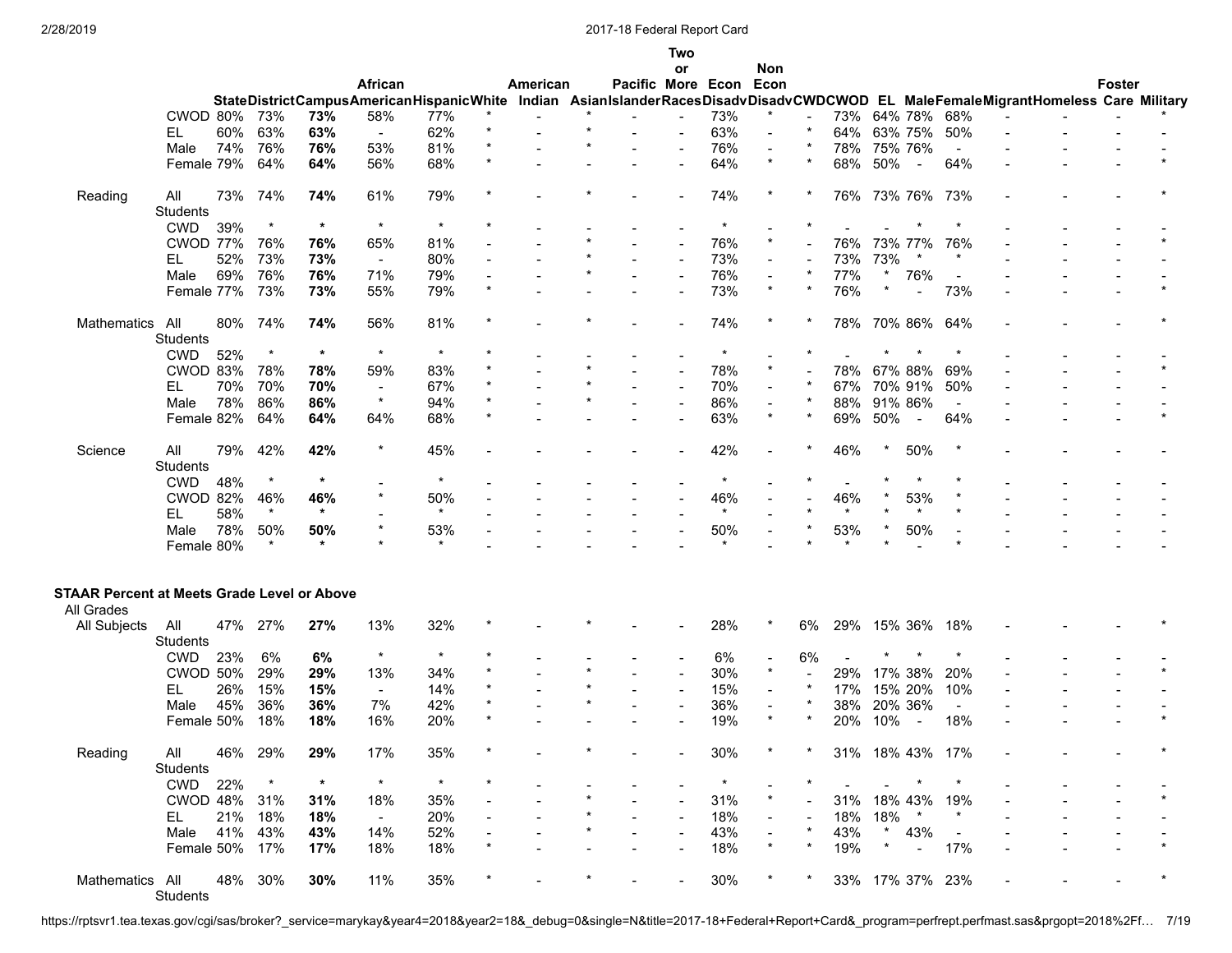| l wo |  |
|------|--|
|      |  |
|      |  |

|                                             |                        |     |                |                |                                                                                                                                  |         |         |          |                   | or             |                | Non                      |         |                          |        |                          |                          |  |        |  |
|---------------------------------------------|------------------------|-----|----------------|----------------|----------------------------------------------------------------------------------------------------------------------------------|---------|---------|----------|-------------------|----------------|----------------|--------------------------|---------|--------------------------|--------|--------------------------|--------------------------|--|--------|--|
|                                             |                        |     |                |                | African                                                                                                                          |         |         | American | Pacific More Econ |                |                | Econ                     |         |                          |        |                          |                          |  | Foster |  |
|                                             |                        |     |                |                | StateDistrictCampusAmericanHispanicWhite Indian AsianIslanderRacesDisadvDisadvCWDCWOD EL MaleFemaleMigrantHomeless Care Military |         |         |          |                   |                |                |                          |         |                          |        |                          |                          |  |        |  |
|                                             | <b>CWD</b>             | 26% |                |                |                                                                                                                                  |         |         |          |                   |                |                |                          |         |                          |        |                          |                          |  |        |  |
|                                             | <b>CWOD 51%</b>        |     | 33%            | 33%            | 12%                                                                                                                              | 38%     |         |          |                   |                | 33%            | $\star$                  |         | 33%                      |        | 19% 40%                  | 26%                      |  |        |  |
|                                             | EL.                    | 33% | 17%            | 17%            | $\sim$                                                                                                                           | 14%     |         |          |                   |                | 17%            |                          |         | 19%                      |        | 17% 27%                  | 8%                       |  |        |  |
|                                             | Male                   | 47% | 37%            | 37%            | $\star$                                                                                                                          | 44%     |         |          |                   | $\blacksquare$ | 37%            | $\blacksquare$           |         | 40%                      |        | 27% 37%                  | $\overline{a}$           |  |        |  |
|                                             | Female 49%             |     | 23%            | 23%            | 18%                                                                                                                              | 26%     |         |          |                   |                | 24%            | $\star$                  | $\star$ | 26%                      | 8%     | $\sim$                   | 23%                      |  |        |  |
|                                             |                        |     |                |                |                                                                                                                                  |         |         |          |                   |                |                |                          |         |                          |        |                          |                          |  |        |  |
| Science                                     | All                    | 49% | 12%            | 12%            | $\star$                                                                                                                          | 14%     |         |          |                   |                | 12%            |                          |         | 13%                      |        | 19%                      |                          |  |        |  |
|                                             | <b>Students</b>        |     |                |                |                                                                                                                                  |         |         |          |                   |                |                |                          |         |                          |        |                          |                          |  |        |  |
|                                             | <b>CWD</b>             | 23% | $\star$        | $\star$        |                                                                                                                                  | $\star$ |         |          |                   |                | $\star$        |                          |         |                          |        | $\star$                  |                          |  |        |  |
|                                             | <b>CWOD 52%</b>        |     | 13%            | 13%            |                                                                                                                                  | 15%     |         |          |                   |                | 13%            |                          |         | 13%                      |        | 20%                      |                          |  |        |  |
|                                             |                        |     | $\star$        | $\ast$         |                                                                                                                                  | $\star$ |         |          |                   |                | $\star$        |                          |         | $\star$                  |        |                          |                          |  |        |  |
|                                             | EL.                    | 21% |                |                |                                                                                                                                  |         |         |          |                   |                |                |                          |         |                          |        |                          |                          |  |        |  |
|                                             | Male                   | 50% | 19%<br>$\star$ | 19%<br>$\star$ |                                                                                                                                  | 20%     |         |          |                   |                | 19%<br>$\star$ |                          |         | 20%                      |        | 19%                      |                          |  |        |  |
|                                             | Female 49%             |     |                |                |                                                                                                                                  |         |         |          |                   |                |                |                          |         |                          |        |                          |                          |  |        |  |
| <b>STAAR Percent at Masters Grade Level</b> |                        |     |                |                |                                                                                                                                  |         |         |          |                   |                |                |                          |         |                          |        |                          |                          |  |        |  |
| All Grades                                  |                        |     |                |                |                                                                                                                                  |         |         |          |                   |                |                |                          |         |                          |        |                          |                          |  |        |  |
| All Subjects                                | All<br><b>Students</b> |     | 21% 10%        | 10%            | 5%                                                                                                                               | 12%     |         |          |                   |                | 10%            |                          | 0%      | 11%                      |        | 5% 11%                   | 8%                       |  |        |  |
|                                             | <b>CWD</b>             | 8%  | 0%             | 0%             | $\star$                                                                                                                          | $\star$ |         |          |                   |                | $0\%$          |                          | 0%      | $\sim$                   |        |                          |                          |  |        |  |
|                                             | <b>CWOD 23%</b>        |     | 11%            | 11%            | 5%                                                                                                                               | 12%     |         |          |                   |                | 11%            | $\star$                  |         | 11%                      |        | 6% 12%                   | 9%                       |  |        |  |
|                                             | EL                     | 9%  | 5%             | $5\%$          | $\sim$                                                                                                                           | 5%      |         |          |                   |                | $5\%$          |                          |         | 6%                       | 5%     | 0%                       | 10%                      |  |        |  |
|                                             |                        | 20% |                |                |                                                                                                                                  |         |         |          |                   |                |                |                          |         |                          |        | 0% 11%                   | $\overline{a}$           |  |        |  |
|                                             | Male                   |     | 11%            | 11%            | 0%                                                                                                                               | 14%     |         |          |                   | $\blacksquare$ | 11%            | $\sim$<br>$\star$        | $\star$ | 12%                      |        |                          |                          |  |        |  |
|                                             | Female 22%             |     | 8%             | 8%             | 8%                                                                                                                               | 9%      |         |          |                   |                | 8%             |                          |         | 9%                       | 10%    | $\overline{\phantom{a}}$ | 8%                       |  |        |  |
| Reading                                     | All                    | 19% | 10%            | 10%            | 6%                                                                                                                               | 12%     |         |          |                   |                | 10%            |                          |         | 11%                      |        | 9% 11%                   | 10%                      |  |        |  |
|                                             | <b>Students</b>        |     |                |                |                                                                                                                                  |         |         |          |                   |                |                |                          |         |                          |        |                          |                          |  |        |  |
|                                             | <b>CWD</b>             | 7%  | $\star$        | $\star$        | $\star$                                                                                                                          | $\star$ |         |          |                   |                | $\star$        | $\sim$                   |         |                          |        |                          |                          |  |        |  |
|                                             | <b>CWOD 20%</b>        |     | 11%            | 11%            | 6%                                                                                                                               | 13%     |         |          |                   |                | 11%            | $\star$                  |         | 11%                      |        | 9% 11%                   | 11%                      |  |        |  |
|                                             | EL                     | 7%  | 9%             | 9%             | $\blacksquare$                                                                                                                   | 10%     |         |          |                   |                | $9\%$          | $\overline{\phantom{a}}$ |         | 9%                       | 9%     |                          |                          |  |        |  |
|                                             | Male                   | 16% | 11%            | 11%            | 0%                                                                                                                               | 14%     |         |          |                   |                | 11%            | $\blacksquare$           |         | 11%                      | $\ast$ | 11%                      | $\overline{\phantom{a}}$ |  |        |  |
|                                             | Female 22%             |     | 10%            | 10%            | 9%                                                                                                                               | 11%     | $\star$ |          |                   |                | 10%            | $\star$                  |         | 11%                      |        |                          | 10%                      |  |        |  |
|                                             |                        |     |                |                |                                                                                                                                  |         |         |          |                   |                |                |                          |         |                          |        |                          |                          |  |        |  |
| <b>Mathematics</b>                          | All                    | 23% | 11%            | 11%            | 6%                                                                                                                               | 13%     |         |          |                   |                | 11%            |                          |         | 12%                      |        | 4% 14%                   | 9%                       |  |        |  |
|                                             | <b>Students</b>        |     |                |                |                                                                                                                                  |         |         |          |                   |                |                |                          |         |                          |        |                          |                          |  |        |  |
|                                             | <b>CWD</b>             | 10% | $\star$        | $\star$        | $\star$                                                                                                                          | $\star$ |         |          |                   |                | $\star$        |                          |         |                          |        |                          |                          |  |        |  |
|                                             | <b>CWOD 25%</b>        |     | 12%            | 12%            | 6%                                                                                                                               | 14%     |         |          |                   |                | 12%            | $\star$                  |         | 12%                      | 5%     | 15%                      | 10%                      |  |        |  |
|                                             | EL                     | 13% | 4%             | 4%             | $\sim$                                                                                                                           | 5%      |         |          |                   |                | 4%             |                          |         | $5%$                     | 4%     | 0%                       | 8%                       |  |        |  |
|                                             | Male                   | 23% | 14%            | 14%            | $\star$                                                                                                                          | 18%     |         |          |                   |                | 14%            |                          |         | 15%                      | 0%     | 14%                      | $\overline{a}$           |  |        |  |
|                                             | Female 24%             |     | 9%             | 9%             | 9%                                                                                                                               | 9%      |         |          |                   |                | $9\%$          | $\star$                  |         | 10%                      | 8%     | $\sim$                   | 9%                       |  |        |  |
|                                             |                        |     |                |                |                                                                                                                                  |         |         |          |                   |                |                |                          |         |                          |        |                          |                          |  |        |  |
| Science                                     | All                    | 22% | 4%             | 4%             |                                                                                                                                  | 5%      |         |          |                   |                | 4%             |                          |         | 4%                       |        | 6%                       |                          |  |        |  |
|                                             | Students               |     | $\star$        | $\star$        |                                                                                                                                  |         |         |          |                   |                |                |                          |         |                          |        |                          |                          |  |        |  |
|                                             | <b>CWD</b>             | 7%  |                |                |                                                                                                                                  |         |         |          |                   |                |                |                          |         | $\overline{\phantom{a}}$ |        |                          |                          |  |        |  |
|                                             | CWOD 24%               |     | 4%             | 4%             |                                                                                                                                  | 5%      |         |          |                   |                | 4%             |                          |         | 4%                       |        | 7%                       |                          |  |        |  |
|                                             | EL                     | 5%  | $\star$        | $\ast$         |                                                                                                                                  | $\star$ |         |          |                   |                | $\star$        |                          |         | $\star$                  |        |                          |                          |  |        |  |
|                                             | Male                   | 23% | 6%             | 6%             |                                                                                                                                  | 7%      |         |          |                   |                | 6%             |                          |         | 7%                       |        | 6%                       |                          |  |        |  |
|                                             | Female 21%             |     |                | $\star$        |                                                                                                                                  | $\star$ |         |          |                   |                | $\star$        |                          |         | $\star$                  |        |                          |                          |  |        |  |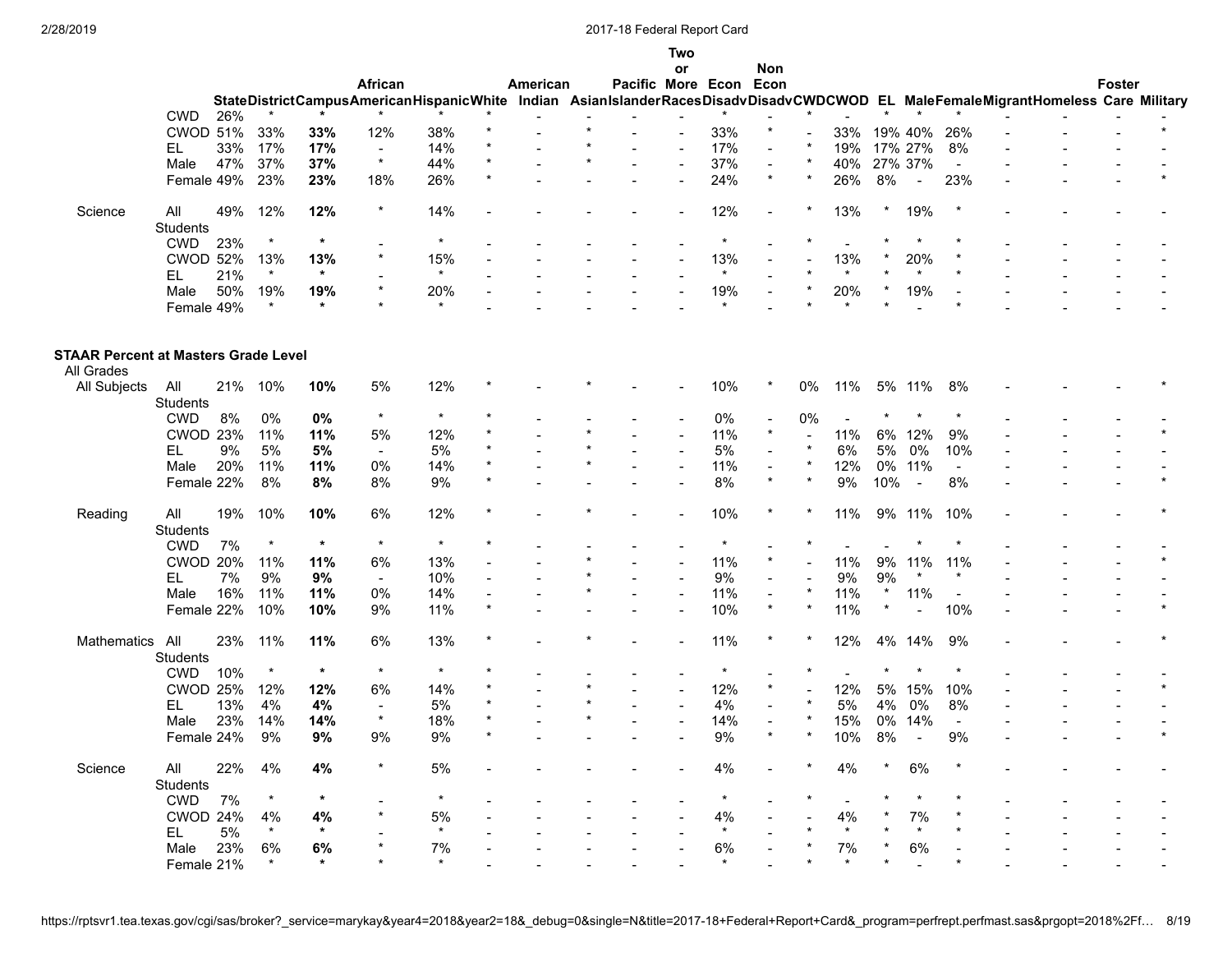#### **Two or**

#### **Non**

**Foster**

**StateDistrictCampus AmericanHispanicWhite Indian Asian Islander Races Disadv DisadvCWDCWOD EL MaleFemaleMigrantHomeless Care Military Pacific More Econ Econ**

'\*' Indicates results are masked due to small numbers to protect student confidentiality.

**African**

Indicates zero observations reported for this group.

Part (iii): Academic Growth and Graduation Rate

#### **Part (iii)(I): Academic Growth**

This section provides information on students' academic growth for mathematics and ELA/reading for public elementary schools and secondary schools which don't have a graduation rate. These results include all students tested, regardless of whether they were in the accountability subset.

**American**

|                              | All     | African<br><b>Students American Hispanic</b> |         | White                    | American<br>Indian       | Asian | <b>Pacific</b><br><b>Islander</b> | <b>Two or More</b><br><b>Races</b> | Econ<br><b>Disadv</b> | <b>CWD</b> | EL      |
|------------------------------|---------|----------------------------------------------|---------|--------------------------|--------------------------|-------|-----------------------------------|------------------------------------|-----------------------|------------|---------|
| <b>Academic Growth Score</b> |         |                                              |         |                          |                          |       |                                   |                                    |                       |            |         |
| <b>Reading</b>               |         |                                              |         |                          |                          |       |                                   |                                    |                       |            |         |
| <b>All Students</b>          | 69      | 71                                           | 68      |                          |                          |       |                                   | -                                  | 68                    | $\star$    | $\star$ |
| <b>CWD</b>                   |         | $\star$                                      | $\star$ | $\overline{\phantom{0}}$ | $\overline{\phantom{0}}$ |       | -                                 | $\overline{\phantom{0}}$           | $\star$               | $\star$    |         |
| <b>CWOD</b>                  | 67      | 68                                           | 67      | -                        |                          |       |                                   |                                    | 66                    |            |         |
| EL                           | $\star$ | $\overline{\phantom{0}}$                     | $\star$ | $\overline{\phantom{0}}$ | $\overline{\phantom{0}}$ |       | -                                 | $\overline{\phantom{0}}$           | $\star$               |            | $\star$ |
| Male                         | 68      | $\ast$                                       | 68      | -                        |                          |       |                                   | -                                  | 68                    | $\star$    | $\star$ |
| Female                       | 69      | 71                                           | 68      |                          |                          |       |                                   |                                    | 68                    |            | $\star$ |
| <b>Mathematics</b>           |         |                                              |         |                          |                          |       |                                   |                                    |                       |            |         |
| <b>All Students</b>          | 75      | 58                                           | 81      | $\star$                  | $\overline{\phantom{0}}$ |       |                                   | -                                  | 74                    | $\star$    | 75      |
| <b>CWD</b>                   |         | $\star$                                      | $\star$ | -                        | $\overline{\phantom{0}}$ |       |                                   | $\overline{\phantom{0}}$           | $\star$               | $\star$    | $\star$ |
| <b>CWOD</b>                  | 75      | 64                                           | 79      | $\star$                  |                          |       | -                                 | -                                  | 74                    |            | 70      |
| EL                           | 75      | $\overline{\phantom{0}}$                     | 77      | $\star$                  |                          |       |                                   | $\overline{\phantom{0}}$           | 75                    | $\star$    | 75      |
| Male                         | 69      | $\ast$                                       | 85      | $\star$                  |                          |       |                                   |                                    | 69                    | $\star$    | $\star$ |
| Female                       | 83      | 100                                          | 75      |                          |                          |       |                                   |                                    | 83                    | $\star$    | $\star$ |

#### **Part (iii)(II): Graduation Rate**

This section provides information on high school graduation rates.

|                                                                     | All                      | <b>African</b><br><b>Students American Hispanic</b> |                          | White                    | American<br>Indian       | Asian                    | <b>Pacific</b><br><b>Islander</b> | Two or More<br>Races     | Econ<br><b>Disadv</b> | <b>CWD</b>               | EL.                      | <b>Homeless</b>          | <b>Foster</b><br>Care    |
|---------------------------------------------------------------------|--------------------------|-----------------------------------------------------|--------------------------|--------------------------|--------------------------|--------------------------|-----------------------------------|--------------------------|-----------------------|--------------------------|--------------------------|--------------------------|--------------------------|
| <b>Federal Graduation Rates</b>                                     |                          |                                                     |                          |                          |                          |                          |                                   |                          |                       |                          |                          |                          |                          |
| 4-year Longitudinal Cohort Graduation Rate (Gr 9-12): Class of 2017 |                          |                                                     |                          |                          |                          |                          |                                   |                          |                       |                          |                          |                          |                          |
| All Students                                                        |                          |                                                     |                          |                          |                          |                          |                                   |                          |                       |                          |                          |                          |                          |
| <b>CWD</b>                                                          | $\overline{\phantom{0}}$ |                                                     |                          |                          |                          |                          |                                   |                          |                       |                          |                          |                          |                          |
| <b>CWOD</b>                                                         | $\overline{\phantom{0}}$ | $\overline{\phantom{0}}$                            | $\,$                     | $\overline{\phantom{a}}$ | $\overline{\phantom{a}}$ | -                        |                                   | $\overline{\phantom{a}}$ | -                     | $\overline{\phantom{0}}$ | $\overline{\phantom{a}}$ | -                        | $\,$                     |
| EL                                                                  | $\overline{\phantom{a}}$ | $\overline{\phantom{0}}$                            | $\overline{\phantom{a}}$ | $\overline{\phantom{0}}$ |                          | -                        | -                                 | $\overline{\phantom{a}}$ | -                     | $\sim$                   | $\overline{\phantom{0}}$ | $\overline{\phantom{a}}$ | $\overline{\phantom{0}}$ |
| Male                                                                | -                        | $\overline{\phantom{a}}$                            | -                        | $\overline{\phantom{a}}$ | $\overline{\phantom{0}}$ | -                        | $\overline{\phantom{0}}$          | $\overline{\phantom{a}}$ |                       | . .                      | -                        | $\overline{\phantom{a}}$ | -                        |
| Female                                                              | $\overline{\phantom{0}}$ | $\overline{\phantom{0}}$                            | $\overline{\phantom{a}}$ | $\overline{\phantom{a}}$ | $\overline{\phantom{0}}$ | $\overline{\phantom{a}}$ | $\sim$                            | $\overline{\phantom{0}}$ | $\sim$                | $\overline{\phantom{0}}$ | $\overline{\phantom{0}}$ | $\overline{\phantom{0}}$ | $\overline{\phantom{a}}$ |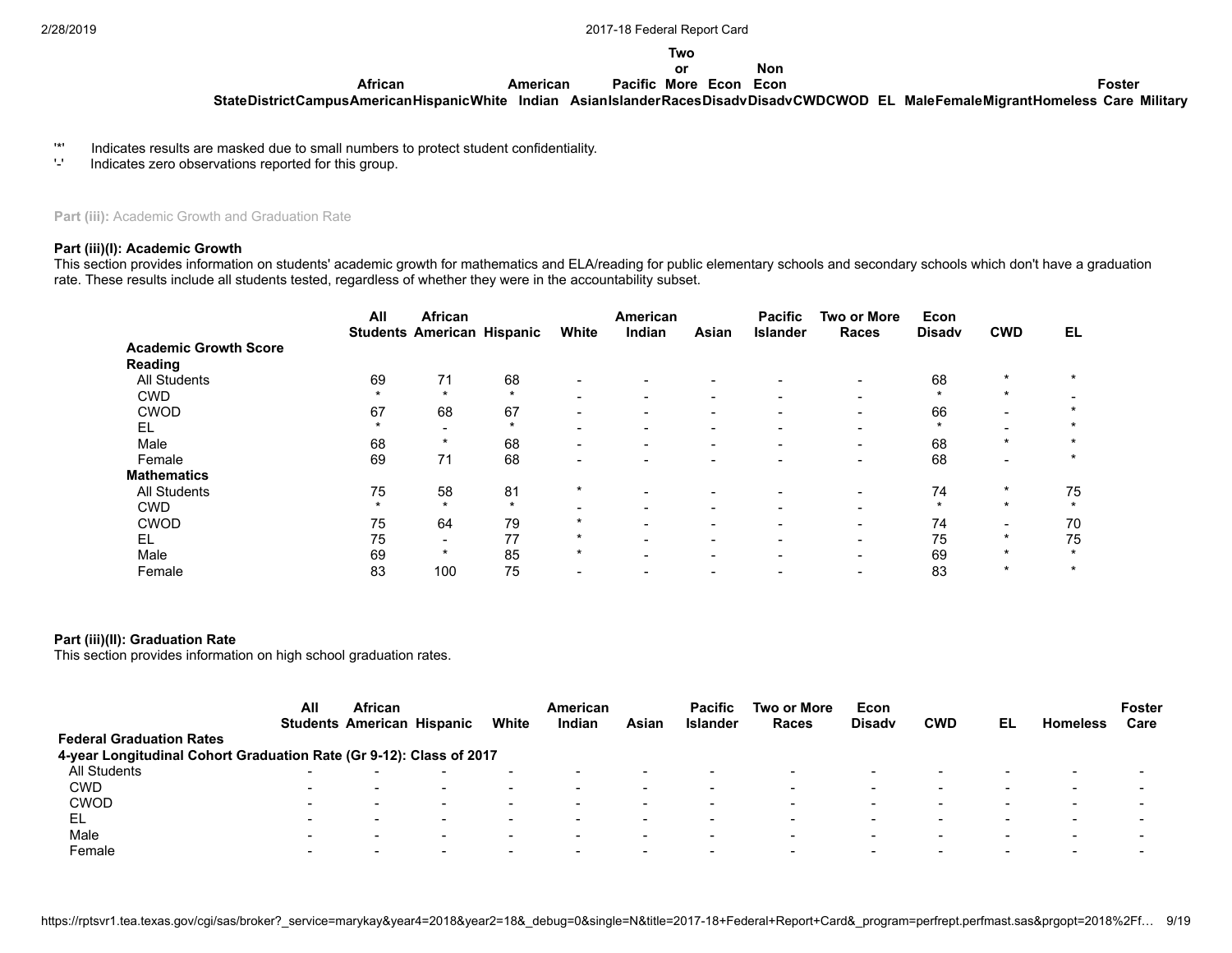| All | African                           |       | American |       | Pacific  | Two or More | Econ          |            |                 | ∙osteı |
|-----|-----------------------------------|-------|----------|-------|----------|-------------|---------------|------------|-----------------|--------|
|     | <b>Students American Hispanic</b> | White | Indian   | Asian | Islander | Races       | <b>Disadv</b> | <b>CWD</b> | <b>Homeless</b> | Care   |

- '\*' Indicates results are masked due to small numbers to protect student confidentiality.
- Indicates there are no students in the group.

**Part (iv): English Language Proficiency** 

This section provides information on the number and percentage of English learners achieving English language proficiency.

| <b>Total EL in Class</b> | <b>Proficiency of EL</b> | <b>Rate of Proficiency</b> |
|--------------------------|--------------------------|----------------------------|
| *                        | *                        | $\ast$                     |
|                          |                          |                            |

- '\*' Indicates results are masked due to small numbers to protect student confidentiality.
- Indicates zero observations reported for this group.

**Part (v):** School Quality or Student Success (SQSS)

This section provides information on the other indicator of school quality or student success, which is college, career and military readiness (CCMR) for high schools and average performance rate of the three STAAR performance levels of all students, regardless of whether they were in the accountability subset, for elementary and secondary schools without a graduation rate.

| <b>Student Success (Student Achievement Domain Score: STAAR Component Only)</b> | All                      | <b>African</b>           | <b>Students American Hispanic</b> | White  | American<br>Indian       | Asian                    | <b>Pacific</b><br><b>Islander</b> | Two or More<br>Races | Econ<br><b>Disady</b> | <b>CWD</b>               | EL      |
|---------------------------------------------------------------------------------|--------------------------|--------------------------|-----------------------------------|--------|--------------------------|--------------------------|-----------------------------------|----------------------|-----------------------|--------------------------|---------|
| <b>STAAR Component Score</b>                                                    | 36                       |                          | 40                                | *      | $\sim$                   | $\star$                  | $\sim$                            |                      | 36                    | $\star$                  | $\star$ |
| School Quality (College, Career, and Military Readiness Performance)            |                          |                          |                                   |        |                          |                          |                                   |                      |                       |                          |         |
| %Students meeting CCMR                                                          | $\overline{\phantom{a}}$ | $\overline{\phantom{a}}$ |                                   | $\sim$ | $\overline{\phantom{0}}$ | $\overline{\phantom{a}}$ | $\overline{\phantom{0}}$          |                      | $\sim$                | $\overline{\phantom{0}}$ |         |
|                                                                                 |                          |                          |                                   |        |                          |                          |                                   |                      |                       |                          |         |

'\*' Indicates results are masked due to small numbers to protect student confidentiality.

Indicates there are no students in the group.

'n/a' Indicates the student group is not applicable to this report.

#### Part (vi): Goal Meeting Status

This section provides information on the progress of all students and each student group toward meeting the long-term goals or interim objectives on STAAR academic performance, federal graduation rate, and English learners' language proficiency.

|                                 | All | African                           |     |       | American |       | <b>Pacific</b> | Two or More | Econ          |     |     |
|---------------------------------|-----|-----------------------------------|-----|-------|----------|-------|----------------|-------------|---------------|-----|-----|
|                                 |     | <b>Students American Hispanic</b> |     | White | Indian   | Asian | Islander       | Races       | <b>Disadv</b> | CWD | EL+ |
| <b>STAAR Performance Status</b> |     |                                   |     |       |          |       |                |             |               |     |     |
| <b>Reading</b>                  |     |                                   |     |       |          |       |                |             |               |     |     |
| Interim Goals (2018-2022)       | 44% | 32%                               | 37% | 60%   | 43%      | 74%   | 45%            | 56%         | 33%           | 19% | 29% |
| Target Met                      | N   |                                   | N   |       |          |       |                |             |               |     |     |

https://rptsvr1.tea.texas.gov/cqi/sas/broker?\_service=marykay&year4=2018&year2=18&\_debug=0&single=N&title=2017-18+Federal+Report+Card&\_program=perfrept.perfmast.sas&prgopt=2018%2... 10/19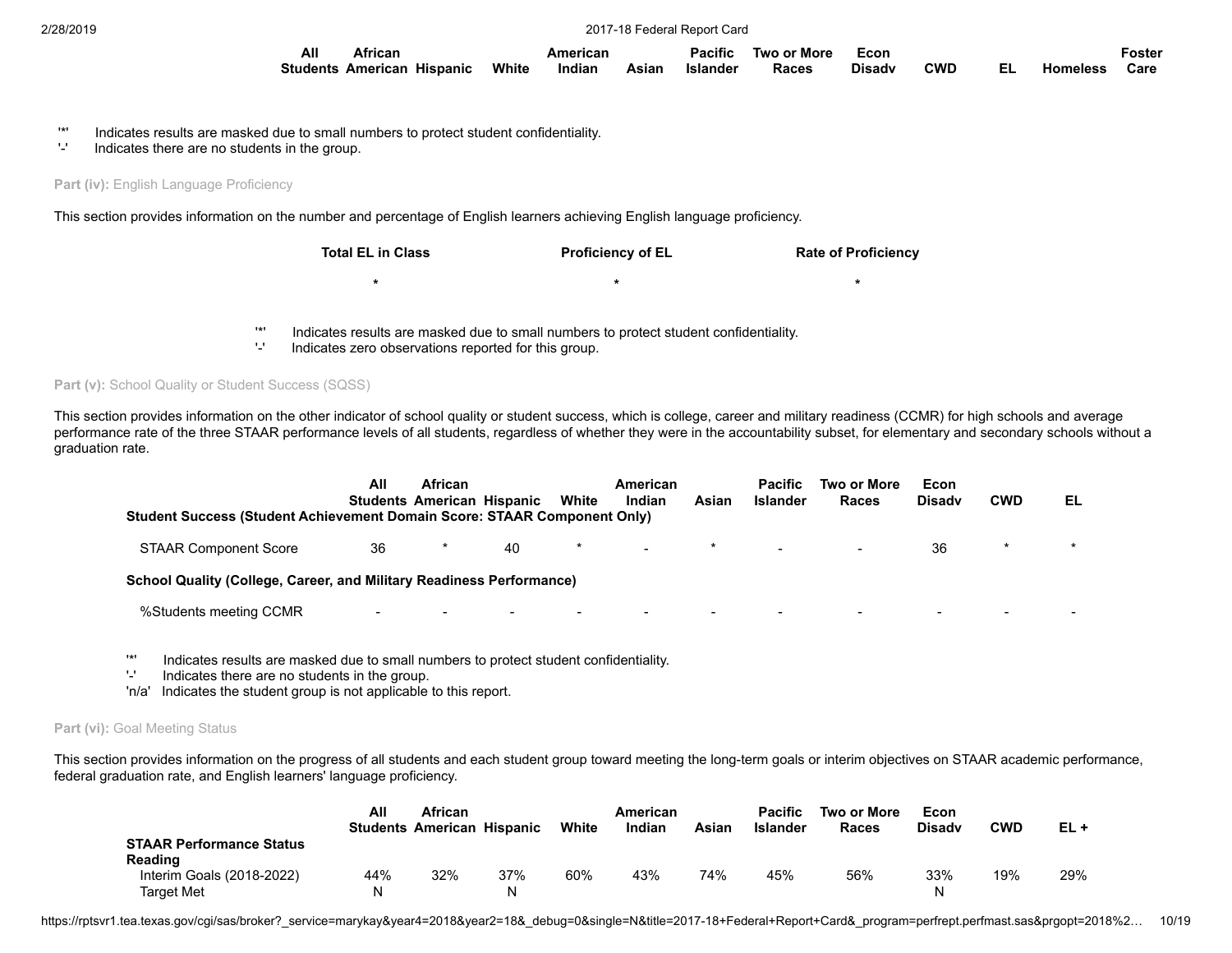|                                                                                                                                                                                            | All | African<br><b>Students American Hispanic</b> |     | White | American<br>Indian | Asian | <b>Pacific</b><br><b>Islander</b> | <b>Two or More</b><br><b>Races</b> | Econ<br><b>Disadv</b> | <b>CWD</b> | $EL +$                                       |
|--------------------------------------------------------------------------------------------------------------------------------------------------------------------------------------------|-----|----------------------------------------------|-----|-------|--------------------|-------|-----------------------------------|------------------------------------|-----------------------|------------|----------------------------------------------|
| Interim Goals (2023-2027)                                                                                                                                                                  | 52% | 42%                                          | 46% | 66%   | 51%                | 78%   | 53%                               | 62%                                | 43%                   | 31%        | 39%                                          |
| <b>Target Met</b>                                                                                                                                                                          | N   |                                              | N   |       |                    |       |                                   |                                    | N                     |            |                                              |
| Interim Goals (2028-2032)                                                                                                                                                                  | 62% | 54%                                          | 58% | 73%   | 62%                | 82%   | 63%                               | 70%                                | 55%                   | 45%        | 52%                                          |
| <b>Target Met</b>                                                                                                                                                                          | N   |                                              | Ν   |       |                    |       |                                   |                                    | N                     |            |                                              |
| Long-Term Goals                                                                                                                                                                            | 72% | 66%                                          | 69% | 80%   | 72%                | 87%   | 73%                               | 78%                                | 67%                   | 60%        | 65%                                          |
| <b>Target Met</b>                                                                                                                                                                          | N   |                                              | Ν   |       |                    |       |                                   |                                    | N                     |            |                                              |
| <b>Mathematics</b>                                                                                                                                                                         |     |                                              |     |       |                    |       |                                   |                                    |                       |            |                                              |
| Interim Goals (2018-2022)                                                                                                                                                                  | 46% | 31%                                          | 40% | 59%   | 45%                | 82%   | 50%                               | 54%                                | 36%                   | 23%        | 40%                                          |
| <b>Target Met</b>                                                                                                                                                                          | N   |                                              | N   |       |                    |       |                                   |                                    | N                     |            | N                                            |
| Interim Goals (2023-2027)                                                                                                                                                                  | 54% | 41%                                          | 49% | 65%   | 53%                | 85%   | 57%                               | 61%                                | 45%                   | 34%        | 49%                                          |
| <b>Target Met</b>                                                                                                                                                                          | N   |                                              | Ν   |       |                    |       |                                   |                                    | N                     |            | N                                            |
| Interim Goals (2028-2032)                                                                                                                                                                  | 63% | 54%                                          | 59% | 73%   | 63%                | 88%   | 66%                               | 69%                                | 57%                   | 48%        | 59%                                          |
| <b>Target Met</b>                                                                                                                                                                          | N   |                                              | Ν   |       |                    |       |                                   |                                    | N                     |            | N                                            |
| Long-Term Goals                                                                                                                                                                            | 73% | 66%                                          | 70% | 80%   | 73%                | 91%   | 75%                               | 77%                                | 68%                   | 62%        | 70%                                          |
| <b>Target Met</b>                                                                                                                                                                          | N   |                                              | Ν   |       |                    |       |                                   |                                    | Ν                     |            | N                                            |
| <b>English Learner Language Proficiency Status</b>                                                                                                                                         |     |                                              |     |       |                    |       |                                   |                                    |                       |            |                                              |
| Interim Goals (2018-2022)<br><b>Target Met</b><br>Interim Goals (2023-2027)<br><b>Target Met</b><br>Interim Goals (2028-2032)<br><b>Target Met</b><br>Long-Term Goals<br><b>Target Met</b> |     |                                              |     |       |                    |       |                                   |                                    |                       |            | 42%<br>Y<br>44%<br>Y<br>46%<br>Y<br>46%<br>Y |
| <b>Federal Graduation Status</b>                                                                                                                                                           |     |                                              |     |       |                    |       |                                   |                                    |                       |            |                                              |
| Interim Goals (2018-2022)                                                                                                                                                                  | 90% | 90%                                          | 90% | 90%   | 90%                | 90%   | 90%                               | 90%                                | 90%                   | 90%        | 90%                                          |
| <b>Target Met</b>                                                                                                                                                                          |     |                                              |     |       |                    |       |                                   |                                    |                       |            |                                              |
| Interim Goals (2023-2027)                                                                                                                                                                  | 92% | 92%                                          | 92% | 92%   | 92%                | 92%   | 92%                               | 92%                                | 92%                   | 92%        | 92%                                          |
| <b>Target Met</b>                                                                                                                                                                          |     |                                              |     |       |                    |       |                                   |                                    |                       |            |                                              |
| Interim Goals (2028-2032)                                                                                                                                                                  | 94% | 94%                                          | 94% | 94%   | 94%                | 94%   | 94%                               | 94%                                | 94%                   | 94%        | 94%                                          |
| <b>Target Met</b>                                                                                                                                                                          |     |                                              |     |       |                    |       |                                   |                                    |                       |            |                                              |
| Long-Term Goals<br>Target Met                                                                                                                                                              | 94% | 94%                                          | 94% | 94%   | 94%                | 94%   | 94%                               | 94%                                | 94%                   | 94%        | 94%                                          |

'+' STAAR Performance and Graduation use EL(Current & Monitored), EL English Learner Language Proficiency uses EL (Current). Blank cells above represent student group indicators that do not meet the minimum size criteria.

# Source: 2018 Accountability Closing the Gaps Status Table

# **Part (vii):** STAAR Participation

This section provides the percentage of students assessed and not assessed for mathematics, ELA/reading, and science.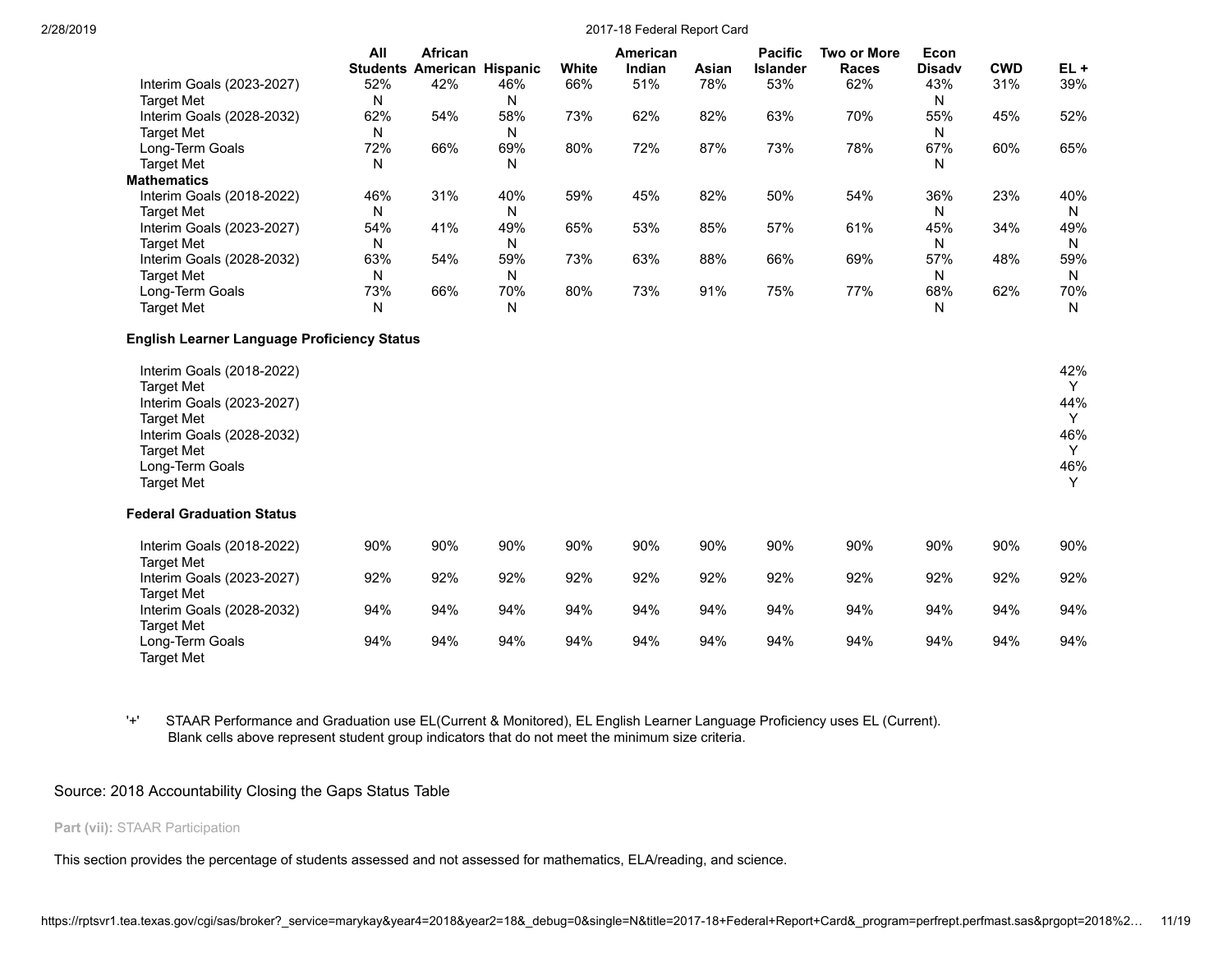|                               |              |              | <b>African</b>                        |              |         | <b>American</b> |         | <b>Pacific</b> | Two or<br><b>More</b>              | Econ          | <b>Non</b><br>Econ           |                           |                          |                |                          |                |                       |
|-------------------------------|--------------|--------------|---------------------------------------|--------------|---------|-----------------|---------|----------------|------------------------------------|---------------|------------------------------|---------------------------|--------------------------|----------------|--------------------------|----------------|-----------------------|
| <b>Participation Rate</b>     |              |              | <b>Campus American Hispanic White</b> |              |         | Indian          | Asian   | Islander       | Races                              | <b>Disadv</b> | <b>Disadv</b>                | <b>CWD</b>                | <b>CWOD</b>              | <b>EL</b>      | Male                     |                | <b>Female Migrant</b> |
|                               | All Students |              | 100%                                  | 100%         | 100%    |                 |         |                |                                    | 100%          | $\star$                      | 100%                      | 100%                     | 100%           | 100%                     | 100%           |                       |
| All Subjects                  | <b>CWD</b>   | 100%<br>100% | $\star$                               | 100%         |         |                 |         |                | $\overline{\phantom{a}}$           | 100%          | $\blacksquare$               | 100%                      | $\blacksquare$           | $\ast$         | 100%                     | 100%           |                       |
|                               | <b>CWOD</b>  |              |                                       |              |         |                 |         |                |                                    | 100%          | $\star$                      |                           |                          |                |                          |                |                       |
|                               | EL.          | 100%<br>100% | 100%<br>$\sim$                        | 100%<br>100% |         |                 |         |                | $\overline{\phantom{a}}$<br>$\sim$ | 100%          | $\star$                      | $\star$                   | 100%<br>100%             | 100%<br>100%   | 100%<br>100%             | 100%<br>100%   |                       |
|                               | Male         | 100%         | 100%                                  | 100%         |         |                 | $\star$ |                | $\blacksquare$                     | 100%          | $\star$                      | 100%                      | 100%                     | 100%           | 100%                     | $\blacksquare$ |                       |
|                               | Female       | 100%         | 100%                                  | 100%         |         |                 |         |                | $\blacksquare$                     | 100%          | $\star$                      | 100%                      | 100%                     | 100%           | $\blacksquare$           | 100%           |                       |
|                               |              |              |                                       |              |         |                 |         |                |                                    |               |                              |                           |                          |                |                          |                |                       |
| Reading                       | All Students | 100%         | 100%<br>$\star$                       | 100%         |         |                 |         |                | $\sim$                             | 100%          | $\star$                      | 100%                      | 100%                     | 100%           | 100%                     | 100%           |                       |
|                               | <b>CWD</b>   | 100%         |                                       |              |         |                 |         |                | $\overline{\phantom{a}}$           | 100%          | $\qquad \qquad \blacksquare$ | 100%                      | $\blacksquare$           | $\blacksquare$ |                          |                |                       |
|                               | <b>CWOD</b>  | 100%         | 100%                                  | 100%         |         |                 |         |                | $\blacksquare$                     | 100%          | $\star$                      | $\blacksquare$            | 100%                     | 100%           | 100%                     | 100%           |                       |
|                               | EL.          | 100%         | $\blacksquare$                        | 100%         |         |                 |         |                | $\blacksquare$                     | 100%          | $\star$                      | $\blacksquare$<br>$\star$ | 100%                     | 100%           | 100%                     | 100%           |                       |
|                               | Male         | 100%         | 100%                                  | 100%         |         |                 |         |                | $\blacksquare$                     | 100%          | $\star$                      | $\star$                   | 100%                     | 100%           | 100%                     | $\blacksquare$ |                       |
|                               | Female       | 100%         | 100%                                  | 100%         |         |                 |         |                | $\overline{\phantom{a}}$           | 100%          |                              |                           | 100%                     | 100%           | $\overline{\phantom{a}}$ | 100%           |                       |
| <b>Mathematics</b>            | All Students | 100%         | 100%                                  | 100%         |         |                 |         |                | $\blacksquare$                     | 100%          | $\star$                      | 100%                      | 100%                     | 100%           | 100%                     | 100%           |                       |
|                               | <b>CWD</b>   | 100%         | $^\ast$                               | 100%         |         |                 |         |                | $\blacksquare$                     | 100%          | $\blacksquare$               | 100%                      | $\sim$                   | $\star$        | $\star$                  | 100%           |                       |
|                               | <b>CWOD</b>  | 100%         | 100%                                  | 100%         |         |                 |         |                | $\overline{\phantom{a}}$           | 100%          | $\star$                      |                           | 100%                     | 100%           | 100%                     | 100%           |                       |
|                               | EL.          | 100%         | $\blacksquare$                        | 100%         |         |                 |         |                | $\blacksquare$                     | 100%          | $\overline{\phantom{a}}$     | $\star$                   | 100%                     | 100%           | 100%                     | 100%           |                       |
|                               | Male         | 100%         | 100%                                  | 100%         |         |                 | $\star$ |                | $\blacksquare$                     | 100%          | $\overline{a}$               | $\star$                   | 100%                     | 100%           | 100%                     | $\blacksquare$ |                       |
|                               | Female       | 100%         | 100%                                  | 100%         |         |                 |         |                | $\overline{\phantom{a}}$           | 100%          | $\star$                      | 100%                      | 100%                     | 100%           | $\overline{\phantom{a}}$ | 100%           |                       |
| Science                       | All Students | 100%         | *                                     | 100%         |         |                 |         |                |                                    | 100%          |                              | $\ast$                    | 100%                     | 100%           | 100%                     | 100%           |                       |
|                               | <b>CWD</b>   | $\star$      |                                       | $\star$      |         |                 |         |                | $\blacksquare$                     |               |                              | $\ast$                    |                          |                |                          |                |                       |
|                               | CWOD         | 100%         | *                                     | 100%         |         |                 |         |                | $\overline{\phantom{a}}$           | 100%          |                              |                           | 100%                     |                | 100%                     | 100%           |                       |
|                               | EL.          | 100%         | $\overline{\phantom{0}}$              | 100%         |         |                 |         |                | $\blacksquare$                     | 100%          | $\blacksquare$               | $\star$                   | $\star$                  | 100%           | $\star$                  |                |                       |
|                               | Male         | 100%         | *                                     | 100%         |         |                 |         |                | $\blacksquare$                     | 100%          | $\qquad \qquad \blacksquare$ | $\star$                   | 100%                     |                | 100%                     | $\blacksquare$ |                       |
|                               | Female       | 100%         | *                                     | 100%         |         |                 |         |                |                                    | 100%          |                              | $\star$                   | 100%                     | $\star$        |                          | 100%           |                       |
| <b>Non-Participation Rate</b> |              |              |                                       |              |         |                 |         |                |                                    |               |                              |                           |                          |                |                          |                |                       |
| All Subjects                  | All Students | 0%           | 0%                                    | 0%           | 0%      |                 |         |                |                                    | 0%            | $\star$                      | 0%                        | $0\%$                    | 0%             | 0%                       | 0%             |                       |
|                               | <b>CWD</b>   | $0\%$        | $\star$                               | 0%           | $\star$ |                 |         |                |                                    | $0\%$         |                              | 0%                        | $\overline{\phantom{a}}$ | $\star$        | 0%                       | 0%             |                       |
|                               | <b>CWOD</b>  | $0\%$        | 0%                                    | 0%           | $\star$ |                 | $\star$ |                | $\blacksquare$                     | 0%            | $\star$                      | $\blacksquare$            | 0%                       | 0%             | 0%                       | 0%             |                       |
|                               | EL.          | 0%           | $\overline{\phantom{a}}$              | 0%           |         |                 |         |                | $\blacksquare$                     | 0%            | $\star$                      | $\star$                   | 0%                       | 0%             | 0%                       | 0%             |                       |
|                               | Male         | 0%           | 0%                                    | 0%           |         |                 | $\star$ |                | ÷.                                 | 0%            | $\star$                      | 0%                        | 0%                       | 0%             | 0%                       |                |                       |
|                               | Female       | 0%           | 0%                                    | 0%           |         |                 |         |                |                                    | 0%            | $\star$                      | 0%                        | $0\%$                    | 0%             | $\blacksquare$           | 0%             |                       |
|                               | All Students |              | 0%                                    | 0%           |         |                 |         |                |                                    | 0%            | $\star$                      | 0%                        | $0\%$                    | 0%             | 0%                       | 0%             |                       |
| Reading                       | <b>CWD</b>   | $0\%$<br>0%  |                                       | $\star$      |         |                 |         |                |                                    | 0%            |                              | 0%                        |                          |                | $\star$                  | $\star$        |                       |
|                               |              |              |                                       |              |         |                 |         |                |                                    |               |                              |                           | $\overline{\phantom{a}}$ | $\blacksquare$ |                          |                |                       |
|                               | CWOD         | 0%           | 0%                                    | 0%           |         |                 |         |                |                                    | 0%            |                              |                           | 0%                       | 0%             | 0%                       | 0%             |                       |
|                               | EL.          | $0\%$        | $\sim$                                | 0%           |         |                 |         |                |                                    | 0%            |                              | $\star$                   | 0%                       | 0%             | 0%                       | 0%             |                       |
|                               | Male         | $0\%$        | 0%                                    | 0%           | $\star$ |                 |         |                |                                    | $0\%$         | $\star$                      | $\star$                   | $0\%$                    | $0\%$          | $0\%$                    |                |                       |
|                               | Female       | 0%           | 0%                                    | $0\%$        |         |                 |         |                |                                    | 0%            |                              |                           | $0\%$                    | 0%             | $\sim$                   | $0\%$          |                       |
| Mathematics                   | All Students | $0\%$        | 0%                                    | 0%           |         |                 |         |                |                                    | 0%            | $\ast$                       | 0%                        | 0%                       | 0%             | 0%                       | 0%             |                       |
|                               | <b>CWD</b>   | $0\%$        | $\star$                               | 0%           |         |                 |         |                |                                    | $0\%$         | $\blacksquare$               | 0%                        | $\blacksquare$           | $\star$        | $\star$                  | $0\%$          |                       |
|                               | <b>CWOD</b>  | $0\%$        | 0%                                    | 0%           |         |                 |         |                |                                    | $0\%$         | $\star$                      |                           | 0%                       | 0%             | 0%                       | 0%             |                       |
|                               | EL.          | $0\%$        |                                       | 0%           |         |                 |         |                |                                    | 0%            |                              |                           | 0%                       | 0%             | 0%                       | 0%             |                       |
|                               | Male         | $0\%$        | 0%                                    | 0%           |         |                 |         |                |                                    | 0%            |                              | $\ast$                    | 0%                       | 0%             | 0%                       |                |                       |
|                               | Female       | $0\%$        | 0%                                    | 0%           |         |                 |         |                |                                    | $0\%$         | $\star$                      | $0\%$                     | $0\%$                    | $0\%$          |                          | 0%             |                       |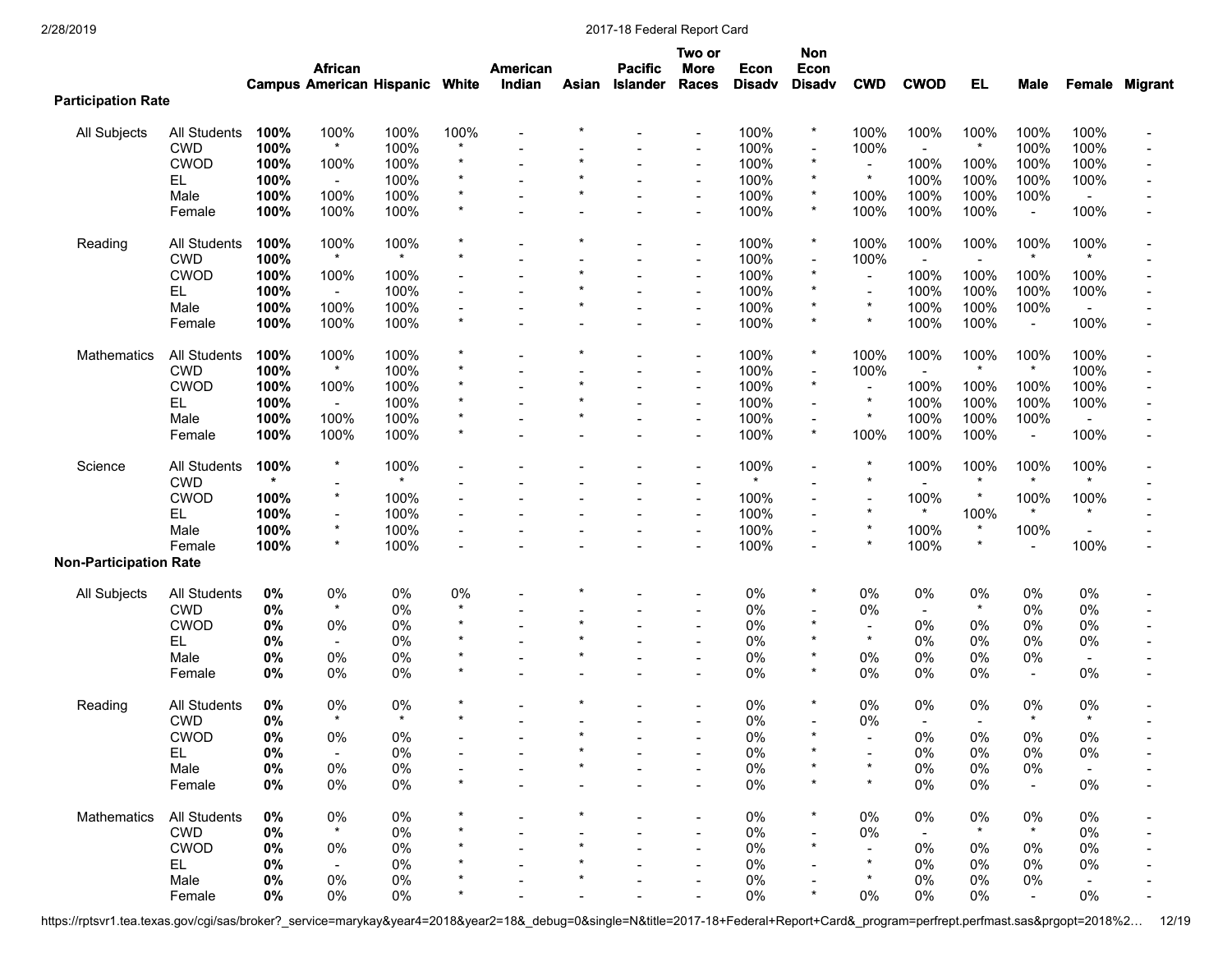|         |                     |        | African<br><b>Campus American Hispanic</b> |    | White                    | American<br>Indian       | Asian                    | <b>Pacific</b><br>Islander | Two or<br>More<br><b>Races</b> | Econ<br><b>Disadv</b> | <b>Non</b><br>Econ<br><b>Disadv</b> | CWD                      | <b>CWOD</b> | EL    | Male    | Female | <b>Migrant</b>           |
|---------|---------------------|--------|--------------------------------------------|----|--------------------------|--------------------------|--------------------------|----------------------------|--------------------------------|-----------------------|-------------------------------------|--------------------------|-------------|-------|---------|--------|--------------------------|
| Science | <b>All Students</b> | 0%     |                                            | 0% |                          | $\overline{\phantom{0}}$ | $\overline{\phantom{a}}$ | $\overline{\phantom{0}}$   | $\sim$                         | 0%                    | $\sim$                              | $\star$                  | 0%          | $0\%$ | $0\%$   | 0%     | $\overline{\phantom{0}}$ |
|         | CWD                 | $\ast$ | -                                          |    |                          |                          |                          |                            |                                |                       | $\overline{\phantom{0}}$            |                          |             |       | $\star$ |        |                          |
|         | CWOD                | 0%     | *                                          | 0% | -                        |                          |                          |                            | $\sim$                         | 0%                    | $\overline{\phantom{0}}$            | $\overline{\phantom{0}}$ | 0%          |       | $0\%$   | $0\%$  |                          |
|         | EL                  | 0%     | $\overline{\phantom{a}}$                   | 0% | $\overline{\phantom{a}}$ | $\qquad \qquad$          | $\overline{\phantom{a}}$ | $\,$                       | $\overline{\phantom{0}}$       | 0%                    | $\sim$                              | $\star$                  | $\star$     | $0\%$ | $\star$ |        | -                        |
|         | Male                | 0%     | $\star$                                    | 0% | $\overline{\phantom{a}}$ |                          |                          |                            | $\sim$                         | $0\%$                 | $\sim$                              |                          | 0%          |       | 0%      | -      |                          |
|         | Female              | 0%     | *                                          | 0% | -                        |                          |                          |                            |                                | 0%                    | $\overline{\phantom{0}}$            | *                        | $0\%$       |       | -       | $0\%$  |                          |

'\*' Indicates results are masked due to small numbers to protect student confidentiality.

Indicates zero observations reported for this group.

# Part (viii): Civil Rights Data

Part (viii)(I) This section provides information submitted by school districts to the Office for Civil Rights on measures of school quality, climate, and safety.

|                                      |        | <b>Total</b> | <b>African</b><br>students American Hispanic |                | White   | Indian or<br>Alaska<br><b>Native</b> | Asian   | <b>Pacific</b><br>Islander | <b>Two or More</b><br><b>Races</b> | EL.     | <b>Students</b><br>with<br><b>Students</b><br>with<br><b>Disabilities</b><br><b>Disabilities (Section 504)</b> |
|--------------------------------------|--------|--------------|----------------------------------------------|----------------|---------|--------------------------------------|---------|----------------------------|------------------------------------|---------|----------------------------------------------------------------------------------------------------------------|
| <b>Students Without Disabilities</b> |        |              |                                              |                |         |                                      |         |                            |                                    |         |                                                                                                                |
| In-School Suspensions                |        |              |                                              |                |         |                                      |         |                            |                                    |         |                                                                                                                |
|                                      | Male   | $\star$      | $^\star$                                     | $\star$        | $\star$ | $\star$                              | $\star$ | $\star$                    | $\star$                            | $\star$ |                                                                                                                |
|                                      | Female | $\star$      | $\star$                                      | $\star$        | $\star$ | $\star$                              | $\star$ | $\star$                    | $\star$                            | $\star$ |                                                                                                                |
|                                      | Total  | 6            | $\star$                                      | $\star$        | $\star$ | $\star$                              | $\star$ | $\star$                    | $\star$                            | $\star$ |                                                                                                                |
| Out-of-School Suspensions            |        |              |                                              |                |         |                                      |         |                            |                                    |         |                                                                                                                |
|                                      | Male   | 11           | $^\star$                                     | $\overline{7}$ | $\star$ | $\star$                              | $\star$ | $\star$                    | $\star$                            | $\star$ |                                                                                                                |
|                                      | Female | $\star$      | $\star$                                      | $\star$        | $\star$ | $\star$                              | $\star$ | $\star$                    | $\star$                            | $\star$ |                                                                                                                |
|                                      | Total  | 13           | 6                                            | $\overline{7}$ | $\star$ | $\star$                              | $\star$ | $\star$                    | $\star$                            | $\star$ |                                                                                                                |
| Expulsions                           |        |              |                                              |                |         |                                      |         |                            |                                    |         |                                                                                                                |
| With Educational Services            | Male   | $\star$      | $\star$                                      | $\star$        | $\star$ | $\star$                              | $\star$ | $\star$                    | $\star$                            | $\star$ |                                                                                                                |
|                                      | Female | $\star$      | $\star$                                      | $\star$        | $\star$ | $\star$                              | $\star$ | $\star$                    | $\star$                            |         |                                                                                                                |
|                                      | Total  | $\star$      | $\star$                                      | $\star$        | $\star$ | $\star$                              | $\star$ | $\star$                    | $\star$                            |         |                                                                                                                |
| Without Educational Services         | Male   | $\star$      | $\star$                                      | $\star$        | $\star$ | $\star$                              | $\star$ | $\star$                    | $\star$                            |         |                                                                                                                |
|                                      | Female | $\star$      | $\star$                                      | $\star$        | $\star$ | $\star$                              | $\star$ | $\star$                    | $\star$                            |         |                                                                                                                |
|                                      | Total  | $\star$      | $\star$                                      | $\star$        | $\star$ | $\star$                              | $\star$ | $\star$                    | $\star$                            |         |                                                                                                                |
| Under Zero Tolerance Policies        | Male   | $\star$      | $\star$                                      | $\star$        | $\star$ | $\star$                              | $\star$ | $\star$                    | $\star$                            |         |                                                                                                                |
|                                      | Female | $^\star$     | $\star$                                      | $\star$        | $\star$ | $\star$                              | $\star$ | $\star$                    | $\star$                            |         |                                                                                                                |
|                                      | Total  | $\star$      | $\star$                                      | $\star$        | $\star$ | $\star$                              | $\star$ | $\star$                    | $\star$                            | $\star$ |                                                                                                                |
| <b>School-Related Arrests</b>        |        |              |                                              |                |         |                                      |         |                            |                                    |         |                                                                                                                |
|                                      | Male   | $\star$      | $\star$                                      | $\star$        | $\star$ | $\star$                              | $\star$ | $\star$                    | $\star$                            |         |                                                                                                                |
|                                      | Female | $\star$      | $\star$                                      | $\star$        | $\star$ | $\star$                              | $\star$ | $\star$                    | $\star$                            | $\star$ |                                                                                                                |
|                                      | Total  | $\star$      | $\star$                                      | $\star$        | $\star$ | $\star$                              | $\star$ | $\star$                    | $\star$                            | $\star$ |                                                                                                                |
| Referrals to Law Enforcement         |        |              |                                              |                |         |                                      |         |                            |                                    |         |                                                                                                                |
|                                      | Male   | $\star$      | $\star$                                      | $\star$        | $\star$ | $\star$                              | $\star$ | $\star$                    | $\star$                            | $\star$ |                                                                                                                |
|                                      | Female | $\star$      | $\star$                                      | $\star$        | $\star$ | $\star$                              | $\star$ | $\star$                    | $\star$                            | $\star$ |                                                                                                                |
|                                      | Total  | $\star$      | $\star$                                      | $\star$        | $\star$ | $\star$                              | $\star$ | $\star$                    | $\star$                            | $\star$ |                                                                                                                |
| <b>Students With Disabilities</b>    |        |              |                                              |                |         |                                      |         |                            |                                    |         |                                                                                                                |

In-School Suspensions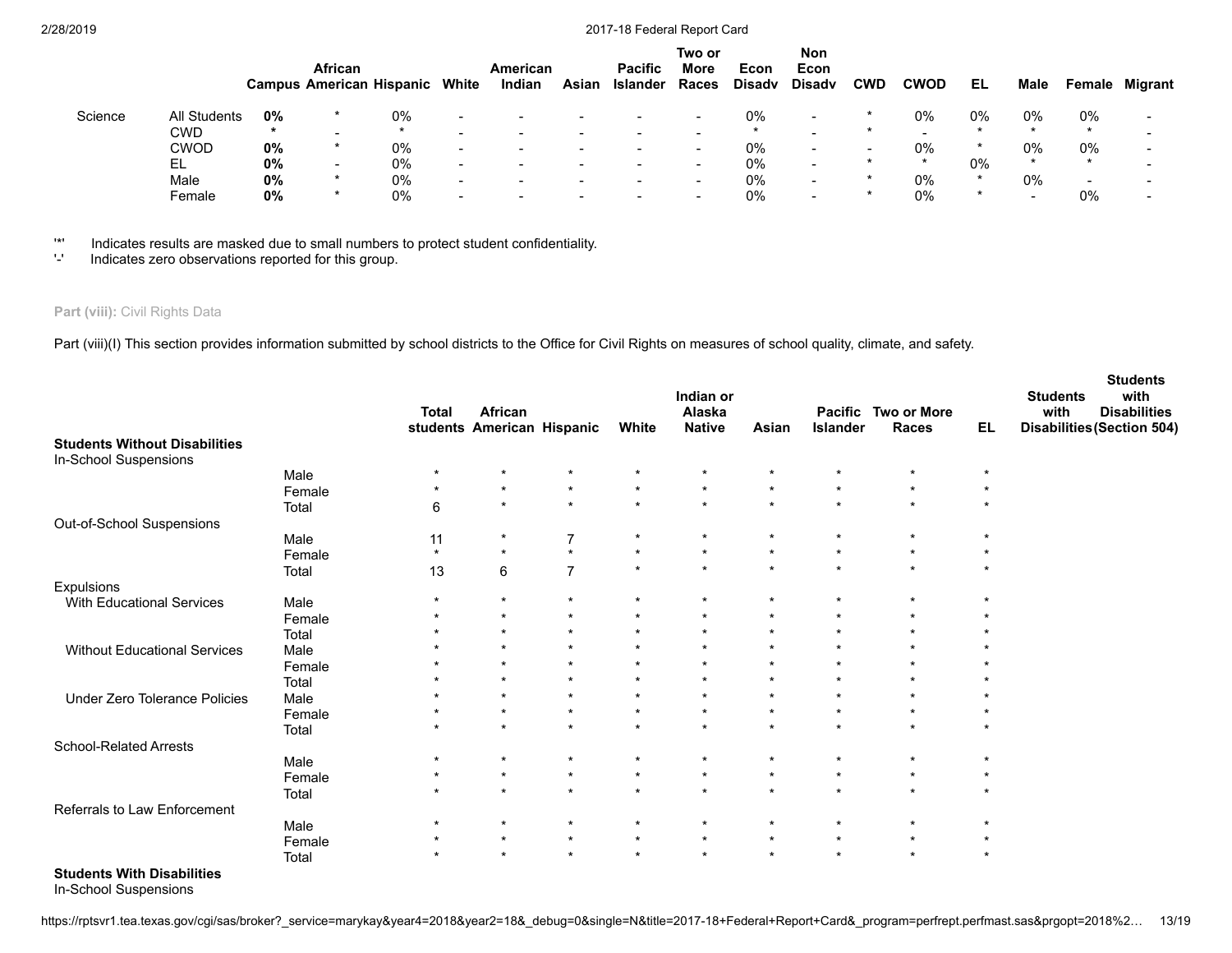|                               |        | <b>Total</b> | African<br>students American Hispanic |         | White   | Indian or<br>Alaska<br><b>Native</b><br>$\star$ | Asian<br>$\star$ | Islander<br>$\star$ | Pacific Two or More<br><b>Races</b><br>$\star$ | EL<br>$\star$ | <b>Students</b><br>with<br><b>Students</b><br>with<br><b>Disabilities</b><br><b>Disabilities (Section 504)</b> |
|-------------------------------|--------|--------------|---------------------------------------|---------|---------|-------------------------------------------------|------------------|---------------------|------------------------------------------------|---------------|----------------------------------------------------------------------------------------------------------------|
|                               | Male   | $\star$      |                                       | $\star$ | $\star$ | $\star$                                         | $\star$          | $\star$             | $\star$                                        | $\star$       |                                                                                                                |
|                               | Female | $\star$      | $\star$                               | $\star$ | $\star$ | $\star$                                         | $\star$          | $\star$             | $\star$                                        |               |                                                                                                                |
|                               | Total  |              |                                       |         |         |                                                 |                  |                     |                                                |               |                                                                                                                |
| Out-of-School Suspensions     |        |              |                                       | $\star$ |         | $\star$                                         |                  |                     | $\star$                                        |               |                                                                                                                |
|                               | Male   | $\star$      |                                       | $\star$ | $\star$ | $\star$                                         | $\star$          | $\star$             | $\star$                                        |               |                                                                                                                |
|                               | Female | $\star$      | $\star$                               | $\star$ | $\star$ | $\star$                                         | $\star$          | $\star$             | $\star$                                        |               |                                                                                                                |
|                               | Total  |              |                                       |         |         |                                                 |                  |                     |                                                |               |                                                                                                                |
| Expulsions                    |        |              | $\star$                               | $\star$ | $\star$ | $\star$                                         | $\star$          | $\star$             | $\star$                                        |               |                                                                                                                |
| With Educational Services     | Male   |              |                                       | $\star$ | $\star$ | $\star$                                         | $\star$          |                     | $\star$                                        |               |                                                                                                                |
|                               | Female |              | $\star$                               | $\star$ | $\star$ | $\star$                                         | $\star$          |                     | $\star$                                        |               |                                                                                                                |
|                               | Total  |              | $\star$                               | $\star$ | $\star$ | $\star$                                         | $\star$          |                     | $\star$                                        |               |                                                                                                                |
| Without Educational Services  | Male   |              | $\star$                               | $\star$ | $\star$ | $\star$                                         | $\star$          |                     | $\star$                                        |               |                                                                                                                |
|                               | Female |              |                                       | $\star$ | $\star$ | $\star$                                         | $\star$          |                     | $\star$                                        |               |                                                                                                                |
|                               | Total  |              |                                       | $\star$ | $\star$ | $\star$                                         | $\star$          |                     | $\star$                                        |               |                                                                                                                |
| Under Zero Tolerance Policies | Male   |              | $\star$                               | $\star$ | $\star$ | $\star$                                         | $\star$          | $\star$             | $\star$                                        |               |                                                                                                                |
|                               | Female | $\star$      | $\star$                               | $\star$ | $\star$ | $\star$                                         | $\star$          | $\star$             | $\star$                                        |               |                                                                                                                |
|                               | Total  |              |                                       |         |         |                                                 |                  |                     |                                                |               |                                                                                                                |
| School-Related Arrests        |        |              |                                       |         |         |                                                 |                  |                     |                                                |               |                                                                                                                |
|                               | Male   |              | $\star$                               | $\star$ | $\star$ | $\star$                                         | $\star$          | $\star$             | $\star$                                        |               |                                                                                                                |
|                               | Female | $\star$      | $\star$                               | $\star$ | $\star$ | $\star$                                         | $\star$          | $\star$             | $\star$                                        |               |                                                                                                                |
|                               | Total  | $\star$      | $\star$                               | $\star$ | $\star$ | $\star$                                         | $\star$          | $\star$             | $\star$                                        |               |                                                                                                                |
| Referrals to Law Enforcement  |        |              |                                       |         |         |                                                 |                  |                     |                                                |               |                                                                                                                |
|                               | Male   |              | $\star$                               | $\star$ | $\star$ | $\star$                                         | $\star$          | $\star$             | $\star$                                        |               |                                                                                                                |
|                               | Female | $\star$      | $\star$                               | $\star$ | $\star$ | $\star$                                         | $\star$          | $\star$             | $\star$                                        |               |                                                                                                                |
|                               | Total  | $\star$      | $\star$                               | $\star$ | $\star$ | $\star$                                         | $\star$          | $\star$             | $\star$                                        | $\star$       |                                                                                                                |
| <b>All Students</b>           |        |              |                                       |         |         |                                                 |                  |                     |                                                |               |                                                                                                                |
| <b>Chronic Absenteeism</b>    |        |              |                                       |         |         |                                                 |                  |                     |                                                |               |                                                                                                                |
|                               | Male   |              |                                       | $\star$ |         | $\star$                                         | $\star$          |                     | $\star$                                        |               | $\star$                                                                                                        |
|                               | Female |              |                                       | $\star$ | $\star$ | $\star$                                         | $\star$          | $\star$             | $\star$                                        | $\star$       | $\star$                                                                                                        |
|                               | Total  |              | $\star$                               | $\star$ | $\star$ | $\star$                                         | $\star$          | $\star$             | $\star$                                        | $\star$       | $\star$                                                                                                        |

|                                                                            | <b>Total</b> |
|----------------------------------------------------------------------------|--------------|
| Incidents of Violence                                                      |              |
| Incidents of rape or attempted rape                                        |              |
| Incidents of sexual assault (other than rape)                              |              |
| Incidents of robbery with a weapon                                         |              |
| Incidents of robbery with a firearm or explosive device                    |              |
| Incidents of robbery without a weapon                                      |              |
| Incidents of physical attack or fight with a weapon                        |              |
| Incidents of physical attack or fight with a firearm or explosive device   |              |
| Incidents of physical attack or fight without a weapon                     |              |
| Incidents of threats of physical attack with a weapon                      |              |
| Incidents of threats of physical attack with a firearm or explosive device |              |
| Incidents of threats of physical attack without a weapon                   |              |
| Incidents of possession of a firearm or explosive device                   |              |
|                                                                            |              |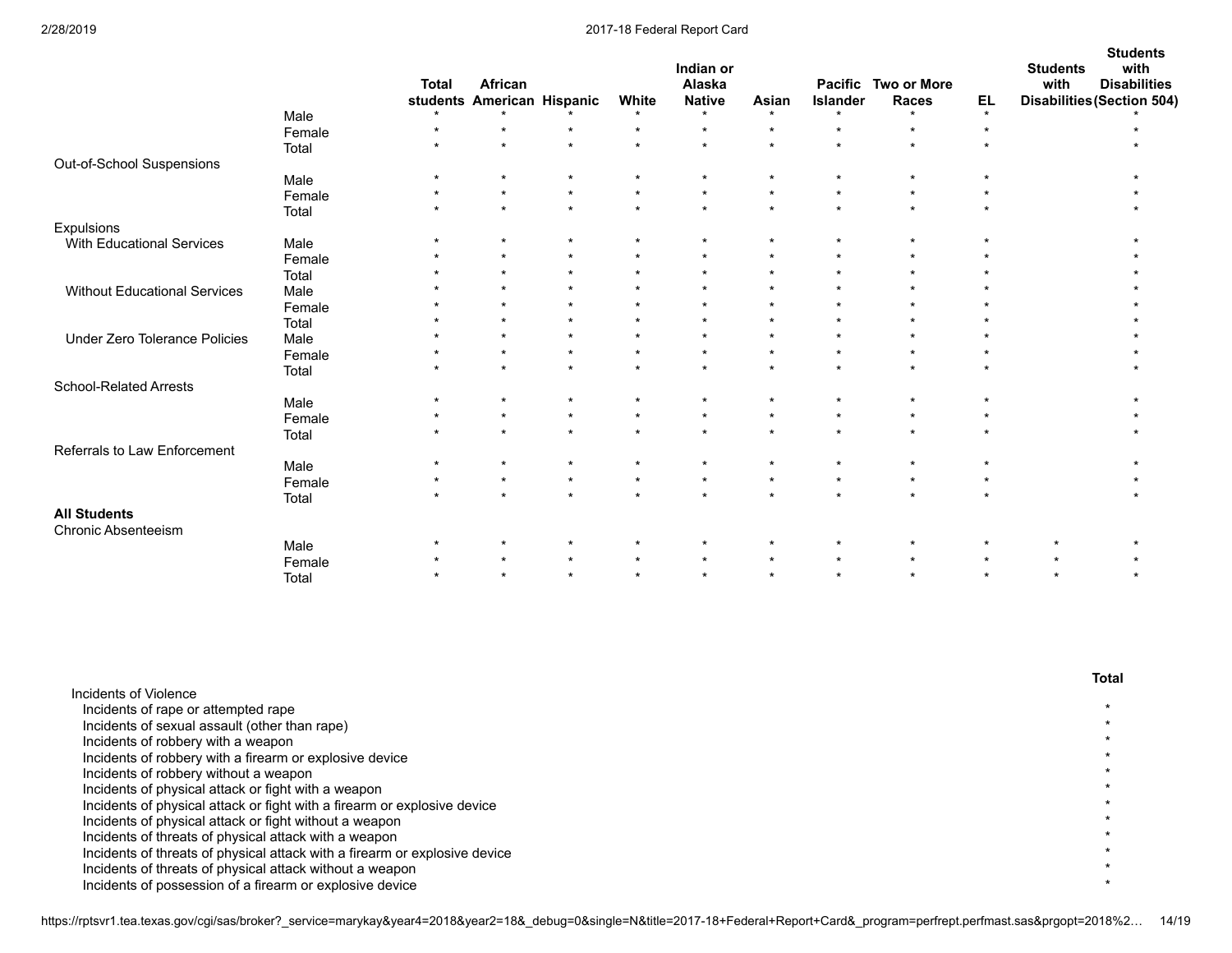Allegations of Harassment or bullying<br>On the basis of sex On the basis of sex \* On the basis of race  $\rightarrow$ On the basis of disability \*

Part (viii)(II) This section provides information submitted by school districts to the Office for Civil Rights on the number and percentage of students enrolled in preschool programs and accelerated coursework to earn postsecondary credit while still in high school.

|                                     |        | Total | <b>African</b><br>students American Hispanic |        | White                    | Indian or<br>Alaska<br><b>Native</b> | Asian                    | <b>Pacific</b><br><b>Islander</b> | Two or More<br>Races | EL | <b>Students</b><br>with<br><b>Disabilities</b> |
|-------------------------------------|--------|-------|----------------------------------------------|--------|--------------------------|--------------------------------------|--------------------------|-----------------------------------|----------------------|----|------------------------------------------------|
| Preschool Programs                  |        |       |                                              |        |                          |                                      |                          |                                   |                      |    |                                                |
|                                     | Male   | 13    | 8                                            | 5      | $\star$                  | $\star$                              | $\star$                  | $\star$                           | $\star$              | 5  |                                                |
|                                     | Female |       | $\star$                                      | 5      | $\star$                  | $\star$                              | $\star$                  | $\star$                           | $\star$              |    |                                                |
|                                     | Total  | 20    | 10                                           | 10     | $\star$                  | $\star$                              | $\star$                  | $\star$                           | $\star$              | 10 |                                                |
| <b>Accelerated Coursework</b>       |        |       |                                              |        |                          |                                      |                          |                                   |                      |    |                                                |
| <b>Advanced Placement Courses</b>   | Male   | ۰     |                                              |        | -                        |                                      |                          |                                   |                      |    |                                                |
|                                     | Female |       | $\overline{\phantom{0}}$                     | $\sim$ | $\overline{\phantom{0}}$ | $\overline{\phantom{0}}$             | $\overline{\phantom{0}}$ | $\sim$                            |                      | -  |                                                |
|                                     | Total  |       |                                              |        |                          |                                      |                          | $\overline{\phantom{0}}$          |                      |    |                                                |
| International Baccalaureate Courses | Male   | ۰     | -                                            |        | $\overline{\phantom{0}}$ |                                      |                          | -                                 |                      |    |                                                |
|                                     | Female |       | $\overline{\phantom{0}}$                     | -      | $\overline{\phantom{0}}$ | $\overline{\phantom{0}}$             |                          | $\sim$                            |                      | -  |                                                |
|                                     | Total  |       |                                              |        |                          |                                      |                          |                                   |                      |    |                                                |

'\*' Indicates results are masked due to small numbers to protect student confidentiality.

When only one racial/ethnic group is masked, then the second smallest racial/ethnic group is masked (regardless of size).

'-' Indicates there are no students in the group. Blank cell indicates the student group is not applicable to this report.

# Part (ix): Teacher Quality Data

This section provides information on the professional qualifications of teachers, including information disaggregated by high- and and low-poverty schools on the number and percentage of (I) inexperienced teacher, principals, and other school leaders; (II) teachers teaching with emergency or provisional credentials; and (III) teachers who are not teaching in the subject or field for which the teacher is certified or licensed.

#### **High Poverty**

|                                                                                                               | All School    |                          |
|---------------------------------------------------------------------------------------------------------------|---------------|--------------------------|
| Inexperienced Teachers, Principals, and Other School Leaders                                                  | Number<br>6.8 | <b>Percent</b><br>45.0%  |
| <b>Teachers Teaching with Emergency or Provisional Credentials</b>                                            | 0.0           | -                        |
| Teacher Who Are Not Teaching in the Subject or Field for Which the<br><b>Teacher is Certified or Licensed</b> | 0.0           | $\overline{\phantom{a}}$ |

**Total**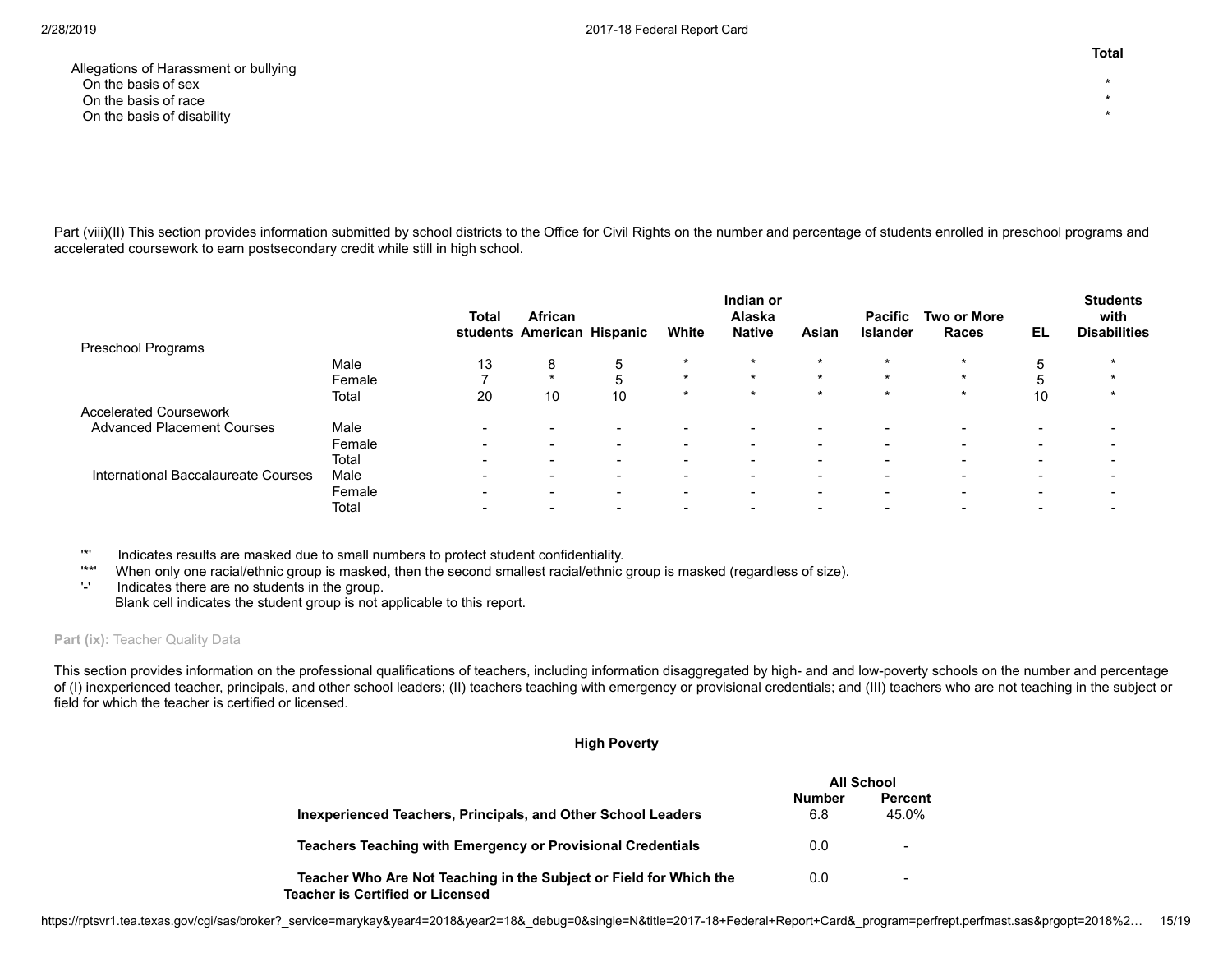**All School Number Percent**

'-' Indicates there are no data available in the group. Blank cell Indicates data are not applicable to this report.

# Source: TEA Division of Research and Analysis

# **Part (x): Per-pupil Expenditure**

This section provides information on the per-pupil expenditures of federal, state, and local funds, including actual personnel expenditures and actual non-personnel expenditures, disaggregated by source of funds, for each school district and campus for the preceding fiscal year.

The Public Education Information Management System (PEIMS) encompasses all data requested and received by Texas Education Agency (TEA) about public education, including student demographic and academic performance, personnel, financial, and organizational information. The submission of PEIMS data is required of all local education agencies (LEAs).

The TEA will utilize PEIMS submissions to develop and report the per-pupil expenditures of Federal, State, and local funds, including actual personnel expenditures and actual nonpersonnel expenditures of Federal, State, and local funds, disaggregated by source of funds, for each LEA and each school in the State for the preceding fiscal year; the data will be reported on 2018-2019 school year report cards.

#### **Part (xi): STAAR Alternate 2 Participation**

This section provides information on the number and percentage of students with the most-significant cognitive disabilities who take STAAR Alternate 2, by grade and subject.

|                    | <b>State</b><br><b>Number of ALT2</b> | <b>State</b><br>Rate of ALT2 | <b>District</b><br><b>Number of ALT2</b> | <b>District</b><br>Rate of ALT2 | Campus<br><b>Number of ALT2</b> | Campus<br>Rate of ALT2 |
|--------------------|---------------------------------------|------------------------------|------------------------------------------|---------------------------------|---------------------------------|------------------------|
| Grade 3<br>Reading | 6,019                                 | $1\%$                        | ۰                                        | $\overline{\phantom{a}}$        | $\blacksquare$                  |                        |
| Mathematics        | 6,020                                 | $1\%$                        |                                          |                                 |                                 |                        |
| Grade 4<br>Reading | 6,061                                 | $1\%$                        | $\qquad \qquad \blacksquare$             |                                 |                                 |                        |
| <b>Mathematics</b> | 6,056                                 | $1\%$                        |                                          |                                 |                                 |                        |
| Grade 5<br>Reading | 6,162                                 | 2%                           |                                          |                                 |                                 |                        |
| Mathematics        | 6,160                                 | $1\%$                        | $\overline{\phantom{a}}$                 | ÷                               | $\blacksquare$                  |                        |
| Science            | 6,164                                 | $1\%$                        |                                          |                                 |                                 |                        |
| Grade 6<br>Reading | 5,678                                 | $1\%$                        |                                          |                                 |                                 |                        |
| Mathematics        | 5,677                                 | $1\%$                        |                                          |                                 |                                 |                        |

Grade 7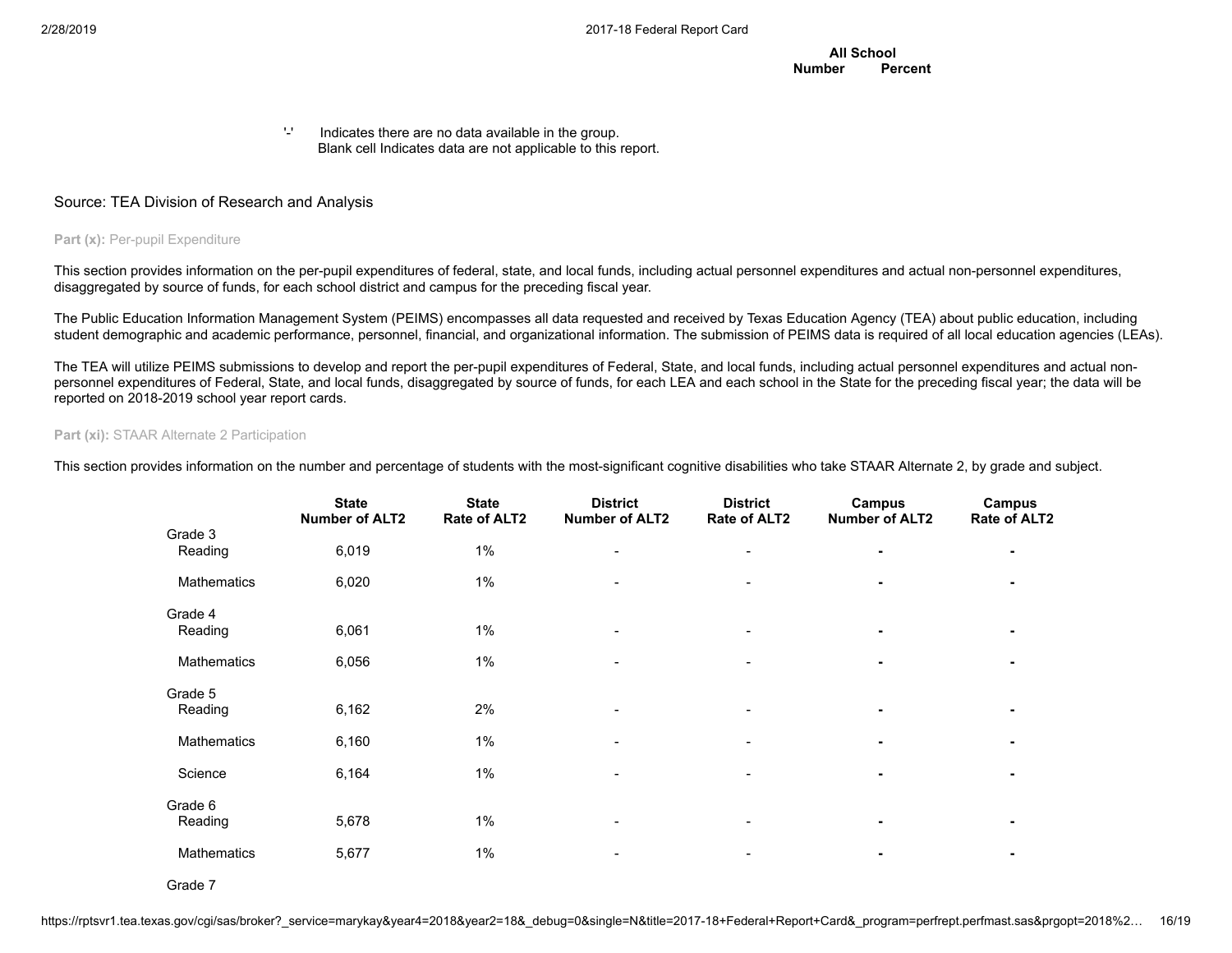| 2/28/2019 |                            | 2017-18 Federal Report Card                    |                                       |                                          |                                 |                                        |                        |  |  |  |
|-----------|----------------------------|------------------------------------------------|---------------------------------------|------------------------------------------|---------------------------------|----------------------------------------|------------------------|--|--|--|
|           | Reading                    | <b>State</b><br><b>Number of ALT2</b><br>5,298 | <b>State</b><br>Rate of ALT2<br>$1\%$ | <b>District</b><br><b>Number of ALT2</b> | <b>District</b><br>Rate of ALT2 | <b>Campus</b><br><b>Number of ALT2</b> | Campus<br>Rate of ALT2 |  |  |  |
|           | Mathematics                | 5,294                                          | $1\%$                                 |                                          |                                 |                                        |                        |  |  |  |
|           | Grade 8<br>Reading         | 5,088                                          | $1\%$                                 |                                          |                                 |                                        |                        |  |  |  |
|           | Mathematics                | 5,087                                          | 2%                                    |                                          |                                 |                                        |                        |  |  |  |
|           | Science                    | 5,087                                          | $1\%$                                 | $\overline{\phantom{a}}$                 |                                 |                                        |                        |  |  |  |
|           | End of Course<br>English I | 4,868                                          | $1\%$                                 |                                          |                                 |                                        |                        |  |  |  |
|           | English II                 | 4,556                                          | $1\%$                                 | $\overline{\phantom{a}}$                 |                                 | $\blacksquare$                         |                        |  |  |  |
|           | Algebra I                  | 4,884                                          | 1%                                    | $\blacksquare$                           |                                 |                                        |                        |  |  |  |
|           | Biology                    | 4,861                                          | $1\%$                                 |                                          |                                 |                                        |                        |  |  |  |
|           | All Grades<br>All Subjects | 99,020                                         | $1\%$                                 |                                          |                                 |                                        |                        |  |  |  |
|           | Reading                    | 43,730                                         | $1\%$                                 |                                          |                                 |                                        |                        |  |  |  |
|           | Mathematics                | 39,178                                         | $1\%$                                 |                                          |                                 |                                        |                        |  |  |  |
|           | Science                    | 16,112                                         | $1\%$                                 |                                          |                                 |                                        |                        |  |  |  |

'\*' Indicates results are masked due to small numbers to protect student confidentiality.

Indicates zero observations reported for this group.

**Part (xii):** Statewide National Assessment of Educational Progress (NAEP)

This section provides results on the state academic assessments in reading and mathematics in grades 4 and 8 of the National Assessment of Educational Progress, compared to the national average of such results.

# **State Level: 2017 Percentages at NAEP Achievement Levels**

|         |                |                      |    | % Below Basic |    | % At or Above Basic |    |          |    | % At or Above Proficient % At or Above Advanced |
|---------|----------------|----------------------|----|---------------|----|---------------------|----|----------|----|-------------------------------------------------|
| Grade   | <b>Subject</b> | <b>Student Group</b> | ТX | US            | ТX | US                  | ТX | บร       | ТX | US                                              |
| Grade 4 | Reading        | Overall              | 40 | 32            | 32 | 31                  | 23 | 27       |    |                                                 |
|         |                | <b>Black</b>         | 44 | 49            | 34 | 31                  | 19 |          |    |                                                 |
|         |                | <b>Hispanic</b>      | 49 | 46            | 31 | 32                  | 16 | 19       |    |                                                 |
|         |                | White                |    | 22            | 34 | 32                  | 35 | 34       | 10 | l3                                              |
|         |                | American Indian      |    | 52            |    | 28                  |    |          |    |                                                 |
|         |                | Asian                | 16 | 16            | 23 | 25                  | 42 | 37       | 19 | 22                                              |
|         |                | Pacific Islander     |    |               |    | ີ                   |    | າາ<br>∠J |    |                                                 |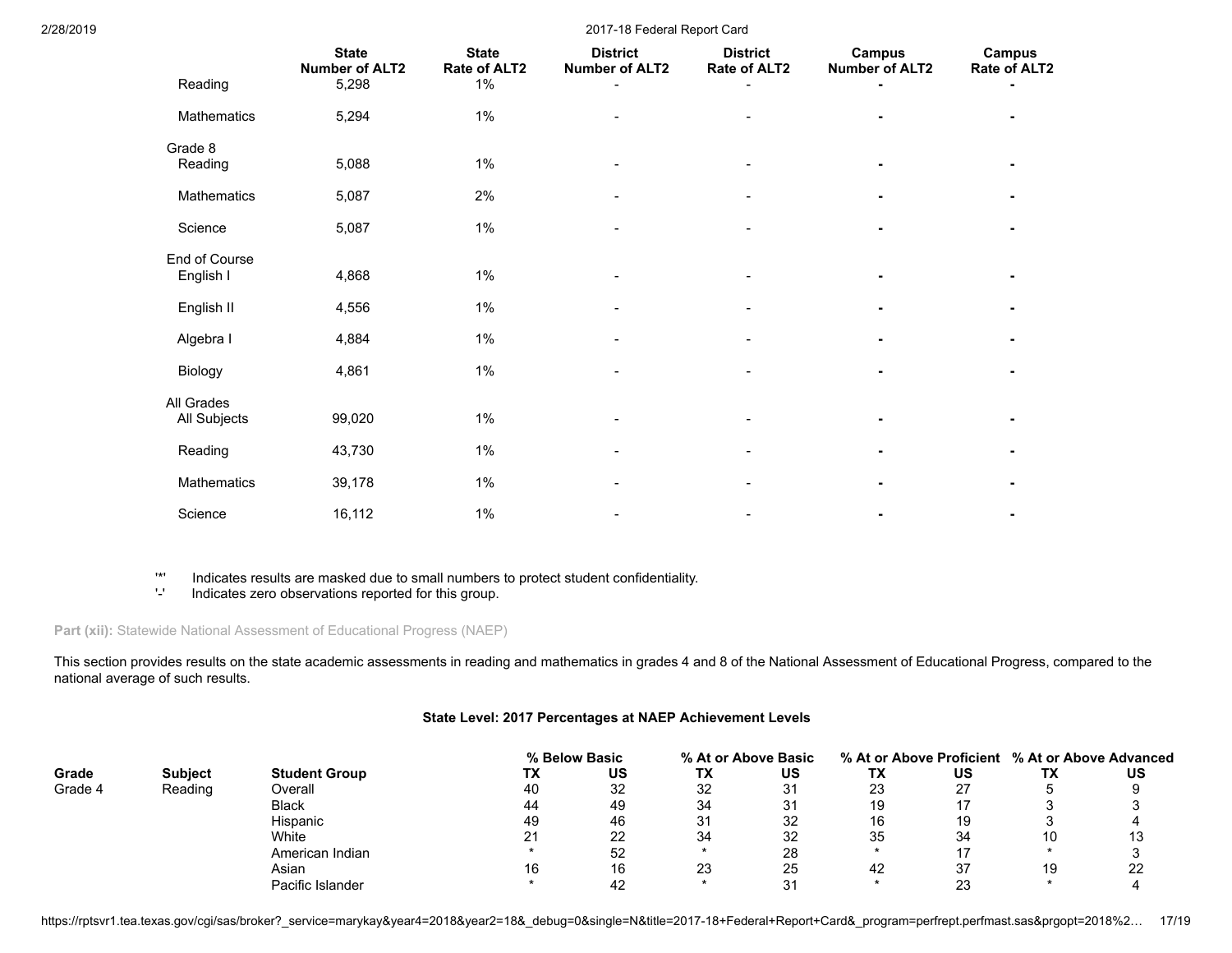|         |                    |                                   |           | % Below Basic |           | % At or Above Basic |                | % At or Above Proficient % At or Above Advanced |                |                |
|---------|--------------------|-----------------------------------|-----------|---------------|-----------|---------------------|----------------|-------------------------------------------------|----------------|----------------|
| Grade   | <b>Subject</b>     | <b>Student Group</b>              | <b>TX</b> | <b>US</b>     | <b>TX</b> | <b>US</b>           | <b>TX</b>      | <b>US</b>                                       | <b>TX</b>      | <b>US</b>      |
|         |                    | Two or More Races                 | 33        | 27            | 29        | 31                  | 29             | 30                                              | 8              | 11             |
|         |                    | Econ Disadv                       | 50        | 46            | 32        | 32                  | 16             | 18                                              | 2              | 3              |
|         |                    | <b>Students with Disabilities</b> | 70        | 68            | 20        | 20                  | 9              | 10                                              |                | $\overline{2}$ |
|         |                    | English Language Learners         | 63        | 68            | 25        | 23                  | 11             | 8                                               | 1              | 1              |
|         | <b>Mathematics</b> | Overall                           | 18        | 20            | 40        | 39                  | 33             | 32                                              | 8              | 8              |
|         |                    | <b>Black</b>                      | 30        | 37            | 46        | 44                  | 22             | 17                                              | 3              | $\overline{c}$ |
|         |                    | Hispanic                          | 21        | 29            | 45        | 44                  | 29             | 23                                              | 5              | 3              |
|         |                    | White                             | 9         | 12            | 32        | 37                  | 46             | 40                                              | 13             | 11             |
|         |                    | American Indian                   |           | 31            | $\star$   | 44                  | $\star$        | 21                                              | $\star$        | 3              |
|         |                    | Asian                             | 8         | 8             | 18        | 25                  | 40             | 42                                              | 34             | 25             |
|         |                    | Pacific Islander                  | $\star$   | 29            | $\star$   | 42                  | $\star$        | 25                                              | $\star$        | 4              |
|         |                    | Two or More Races                 | 13        | 15            | 30        | 39                  | 41             | 35                                              | 17             | 11             |
|         |                    | Econ Disadv                       | 23        | 31            | 46        | 44                  | 25             | 22                                              | 4              | 3              |
|         |                    | <b>Students with Disabilities</b> | 43        | 51            | 38        | 32                  | 16             | 14                                              | 2              | 3              |
|         |                    | English Language Learners         | 29        | 47            | 44        | 39                  | 23             | 13                                              | 4              | $\overline{2}$ |
| Grade 8 | Reading            | Overall                           | 29        | 24            | 44        | 40                  | 26             | 32                                              | $\overline{c}$ | 4              |
|         |                    | <b>Black</b>                      | 42        | 40            | 43        | 42                  | 14             | 17                                              | n/a            |                |
|         |                    | Hispanic                          | 34        | 33            | 45        | 44                  | 20             | 22                                              | 1              |                |
|         |                    | White                             | 17        | 16            | 43        | 39                  | 37             | 39                                              | 3              | 6              |
|         |                    | American Indian                   | $\star$   | 37            | $\star$   | 41                  | $\star$        | 20                                              | $\star$        | 1              |
|         |                    | Asian                             | 8         | 13            | 29        | 30                  | 53             | 45                                              | 10             | 12             |
|         |                    | Pacific Islander                  | $\star$   | 35            | $\star$   | 42                  | $\star$        | 22                                              | $\star$        | 2              |
|         |                    | Two or More Races                 | 23        | 18            | 42        | 40                  | 31             | 36                                              | 5              | 6              |
|         |                    | Econ Disadv                       | 38        | 35            | 45        | 43                  | 16             | 20                                              | 1              | 1              |
|         |                    | <b>Students with Disabilities</b> | 65        | 61            | 29        | 29                  | 6              | 9                                               | n/a            | 1              |
|         |                    | English Language Learners         | 62        | 68            | 33        | 27                  | 5              | 5                                               | n/a            | n/a            |
|         | Mathematics        | Overall                           | 30        | 30            | 37        | 36                  | 24             | 24                                              | 9              | 10             |
|         |                    | <b>Black</b>                      | 44        | 53            | 41        | 34                  | 13             | 11                                              | 1              | 2              |
|         |                    | Hispanic                          | 38        | 43            | 39        | 37                  | 19             | 16                                              | 4              | 4              |
|         |                    | White                             | 16        | 20            | 33        | 37                  | 35             | 31                                              | 16             | 13             |
|         |                    | American Indian                   | $\star$   | 44            | $\star$   | 38                  | $\star$        | 14                                              | $\star$        | 4              |
|         |                    | Asian                             | 3         | 12            | 19        | 24                  | 37             | 32                                              | 40             | 32             |
|         |                    | Pacific Islander                  | $\star$   | 36            | $\star$   | 39                  | $\star$        | 18                                              | $\star$        | 6              |
|         |                    | Two or More Races                 | 24        | 27            | 43        | 36                  | 24             | 25                                              | 8              | 13             |
|         |                    | Econ Disadv                       | 40        | 45            | 40        | 37                  | 17             | 15                                              | 3              | 3              |
|         |                    | <b>Students with Disabilities</b> | 67        | 69            | 23        | 22                  | 8              | $\overline{7}$                                  | 2              | $\overline{c}$ |
|         |                    | English Language Learners         | 61        | 71            | 32        | 23                  | $\overline{7}$ | 5                                               | 1              | 1              |

# **State Level: 2017 Participation Rates for Students with Disabilities and Limited English Proficient Students**

| Grade   | <b>Subject</b> | <b>Student Group</b>              | %  |
|---------|----------------|-----------------------------------|----|
| Grade 4 | Reading        | <b>Students with Disabilities</b> | 81 |
|         |                | Limited English Proficient        | 94 |
|         | Mathematics    | <b>Students with Disabilities</b> | 79 |
|         |                | Limited English Proficient        | 94 |